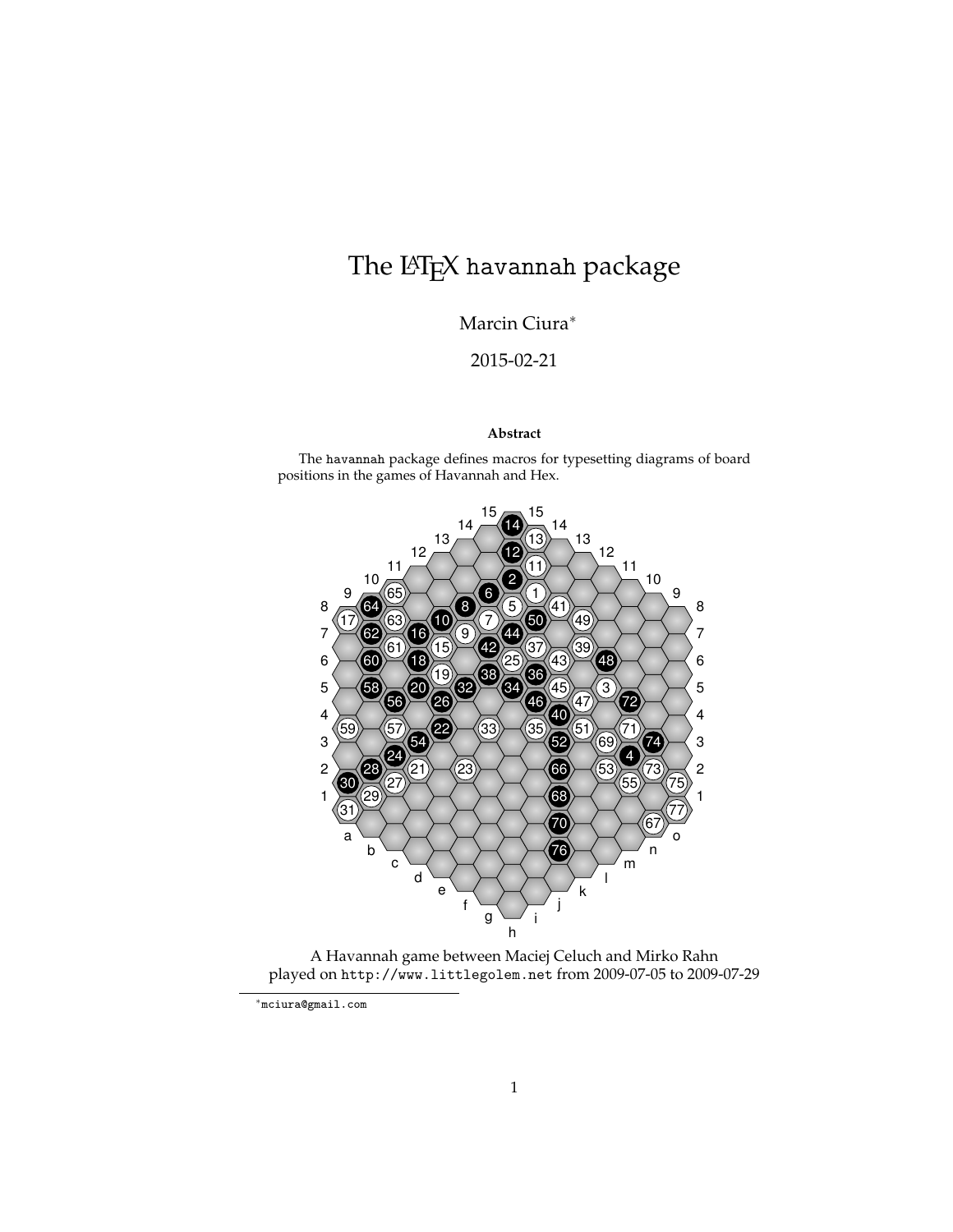## **1 Usage**

Put \usepackage{havannah} in the preamble of your document.

This package defines four environments, three commands, and several hooks that allow for the customization of its output.

HavannahBoard The HavannahBoard environment typesets a Havannah board. It accepts the following keys:

- board size: an integer from 1 to 13, default: 10,
- coordinate style: little golem or classical, default: classical,
- hex height: a length, default: 17.5pt,
- show coordinates: a Boolean, default: true,
- show hexes: a Boolean, default: true.

Sample effects of setting these keys are shown below.



\begin{HavannahBoard}[board size=2] \end{HavannahBoard}

\begin{HavannahBoard}[board size=3] \end{HavannahBoard}

\begin{HavannahBoard}[board size=4] \end{HavannahBoard}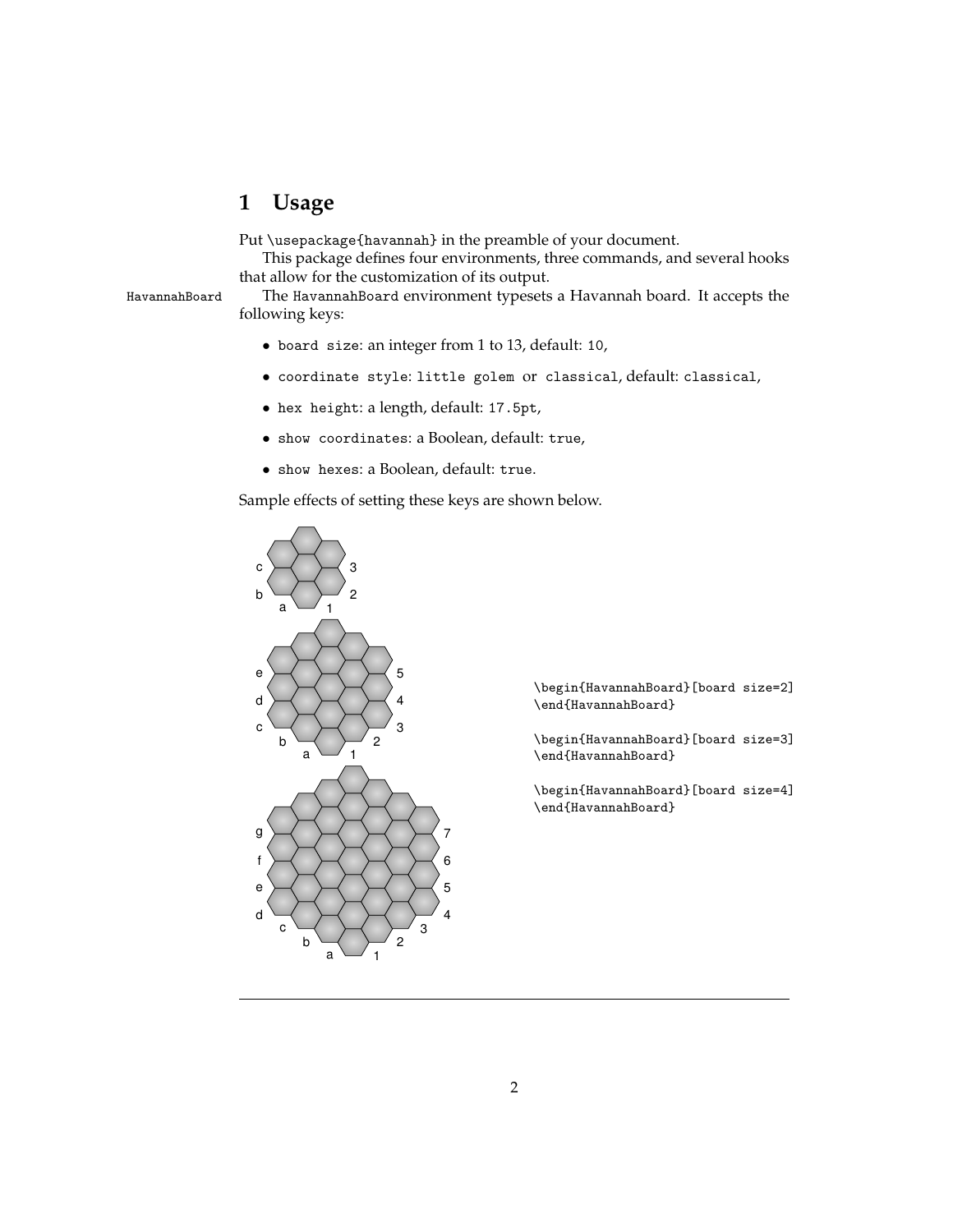```
\begin{HavannahBoard}[board size=3,coordinate style=little golem]
  \HGame{d3,c2}
\end{HavannahBoard}
\begin{HavannahBoard}[board size=3,coordinate style=classical]
  \HGame{d3,c2}
\end{HavannahBoard}
```


\begin{HavannahBoard}[board size=3,coordinate style=little golem] \HGame{d3,c2} \end{HavannahBoard} \begin{HavannahBoard}[ board size=3,coordinate style=little golem,hex height=1cm] \HGame{d3,c2} \end{HavannahBoard}

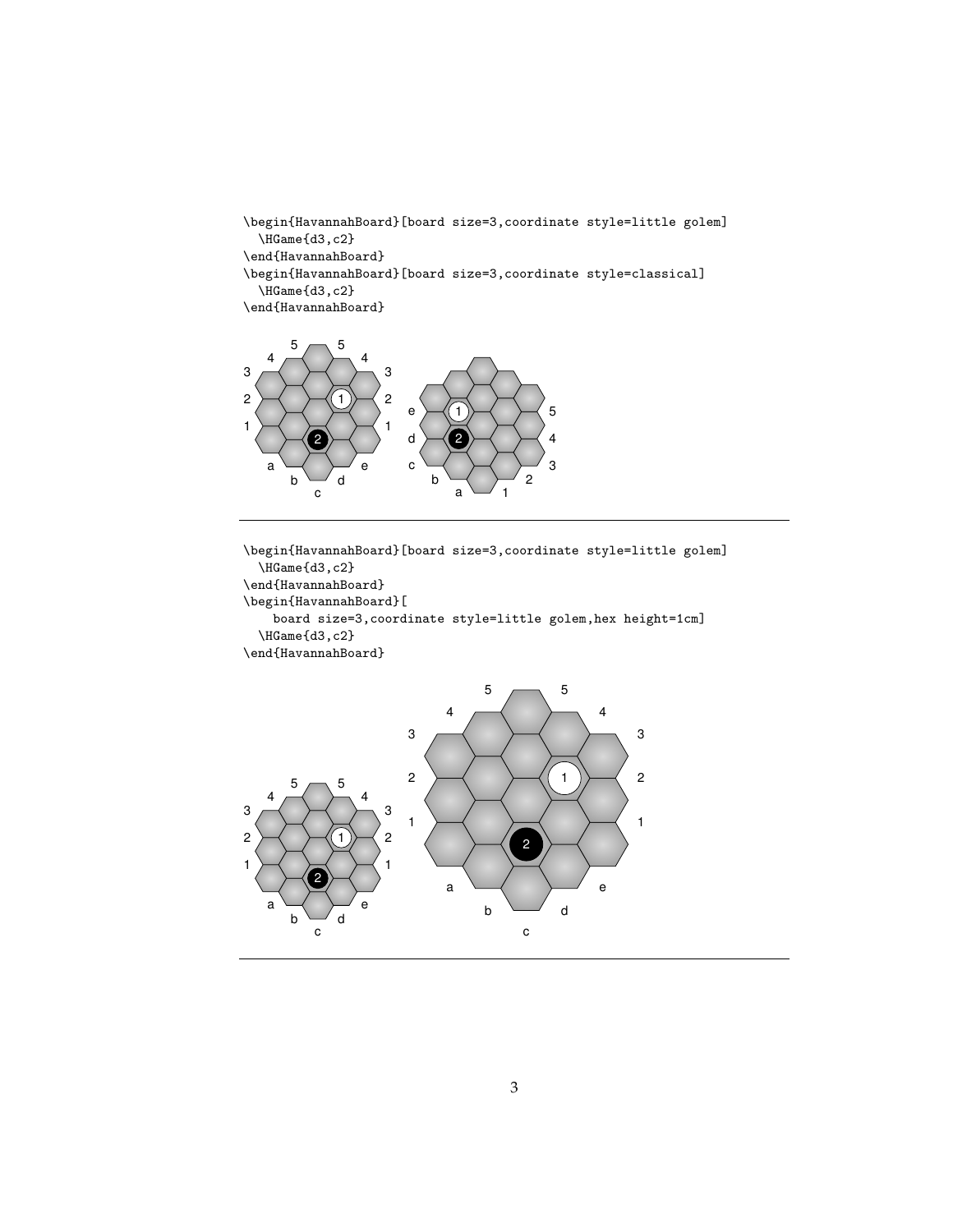```
\begin{HavannahBoard}[board size=3,coordinate style=little golem]
  \HGame{d3,c2}
\end{HavannahBoard}
\begin{HavannahBoard}[
   board size=3,coordinate style=little golem,show coordinates=false]
  \HGame{d3,c2}
\end{HavannahBoard}
```


\begin{HavannahBoard}[board size=3,coordinate style=little golem] \HGame{d3,c2} \end{HavannahBoard} \begin{HavannahBoard}[ board size=3,coordinate style=little golem,show hexes=false] \HGame{d3,c2} \end{HavannahBoard}



HexBoard The HexBoard environment typesets a Hex board. It accepts the following keys:

- board size: an integer from 1 to 26, default: 11,
- top left color: either white or black, default: black,
- hex height: a length, default: 17.5pt,
- show coordinates: a Boolean, default: true,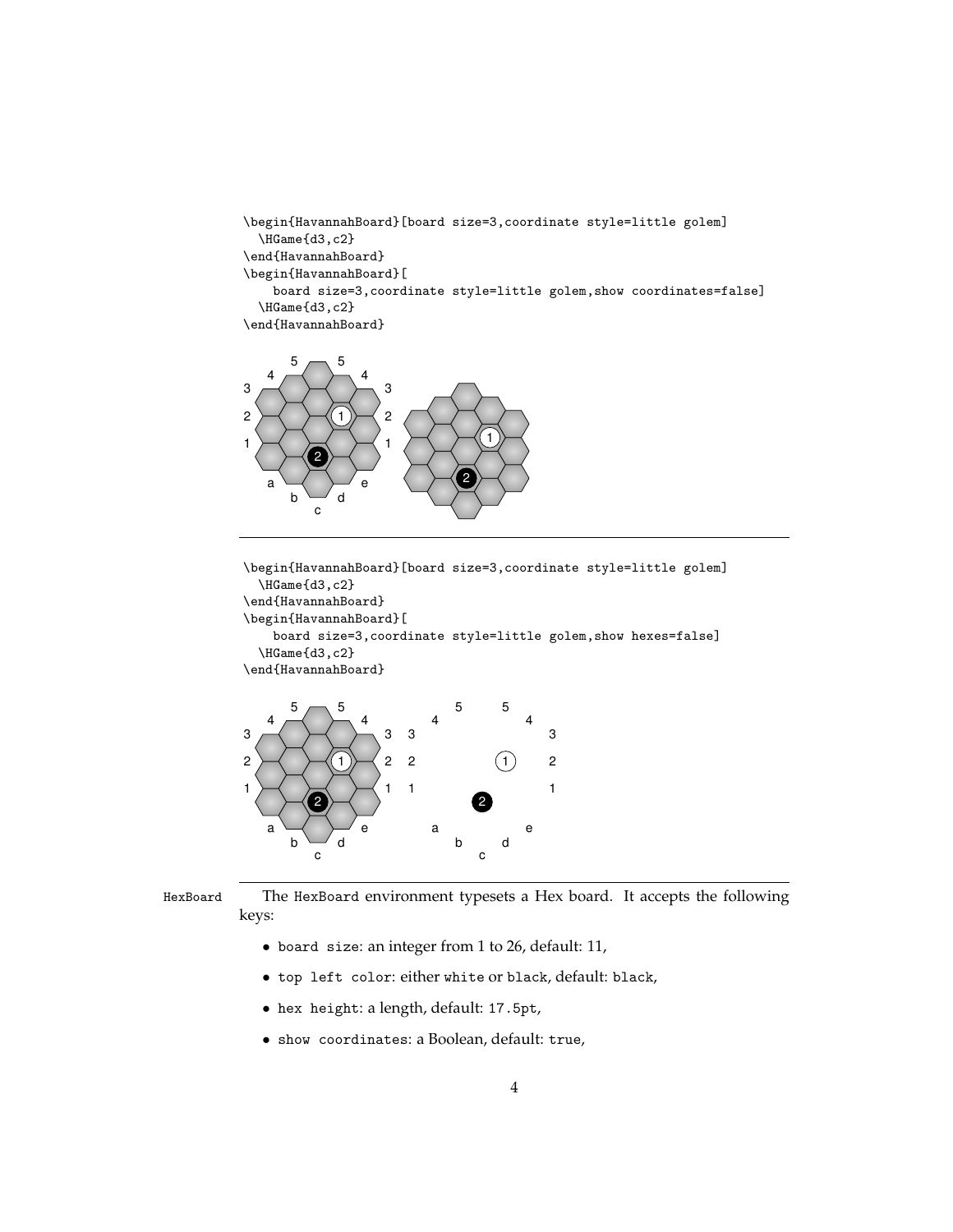• show hexes: a Boolean, default: true.

Sample effects of setting these keys are show below.



\begin{HexBoard}[board size=2] \end{HexBoard}

\begin{HexBoard}[board size=3] \end{HexBoard}

\begin{HexBoard}[board size=4] \end{HexBoard}



\begin{HexBoard}[board size=3] \HGame{a3,c2} \end{HexBoard}

\begin{HexBoard}[board size=3, top left color=white] \HGame{a3,c2} \end{HexBoard}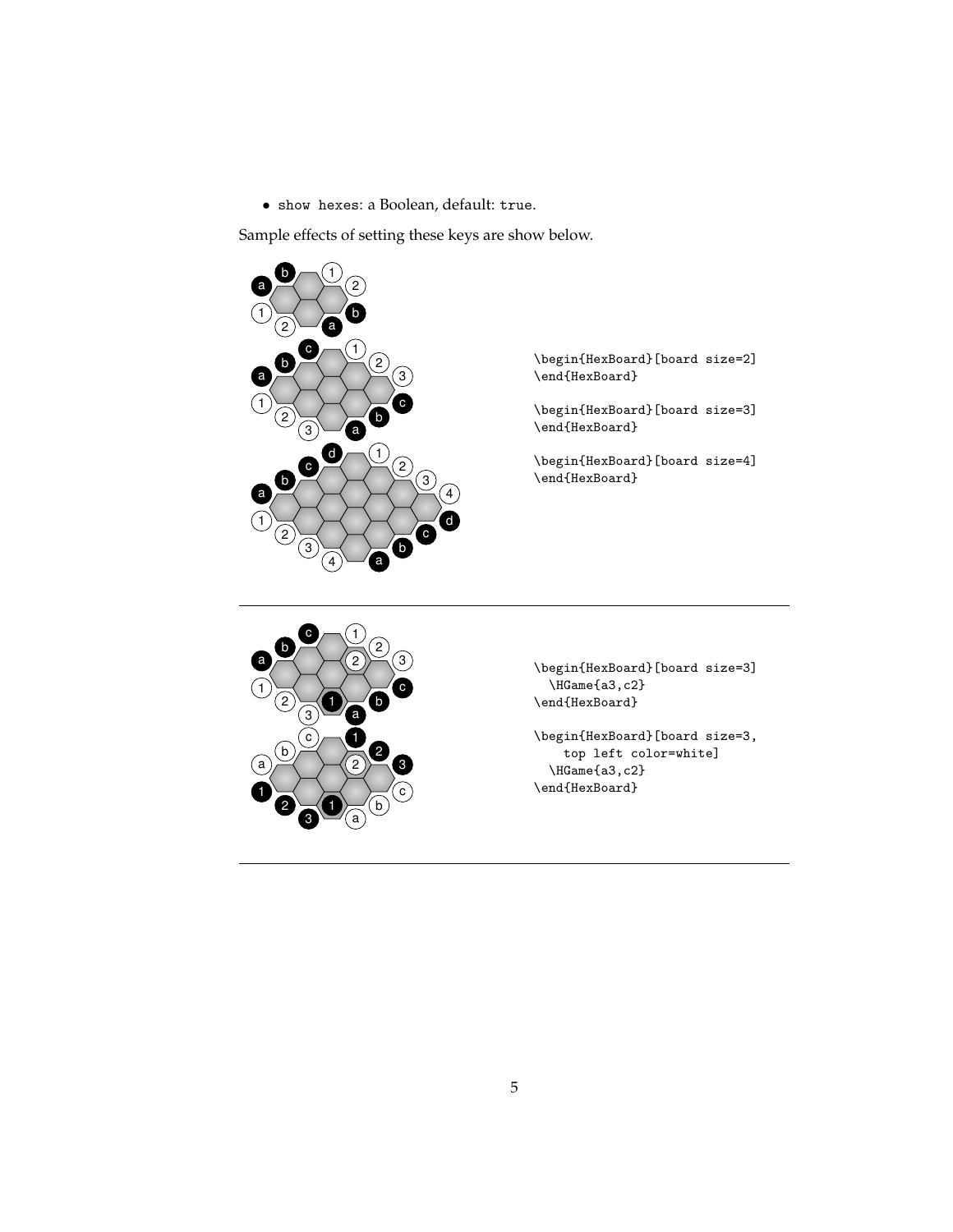

\begin{HexBoard}[board size=3] \HGame{a3,c2} \end{HexBoard}

\begin{HexBoard}[board size=3, hex height=1cm] \HGame{a3,c2} \end{HexBoard}



\begin{HexBoard}[board size=3] \HGame{a3,c2} \end{HexBoard}

\begin{HexBoard}[board size=3, show coordinates=false] \HGame{a3,c2} \end{HexBoard}



InnerHavannahBoard The InnerHavannahBoard environment typesets a Havannah board inside a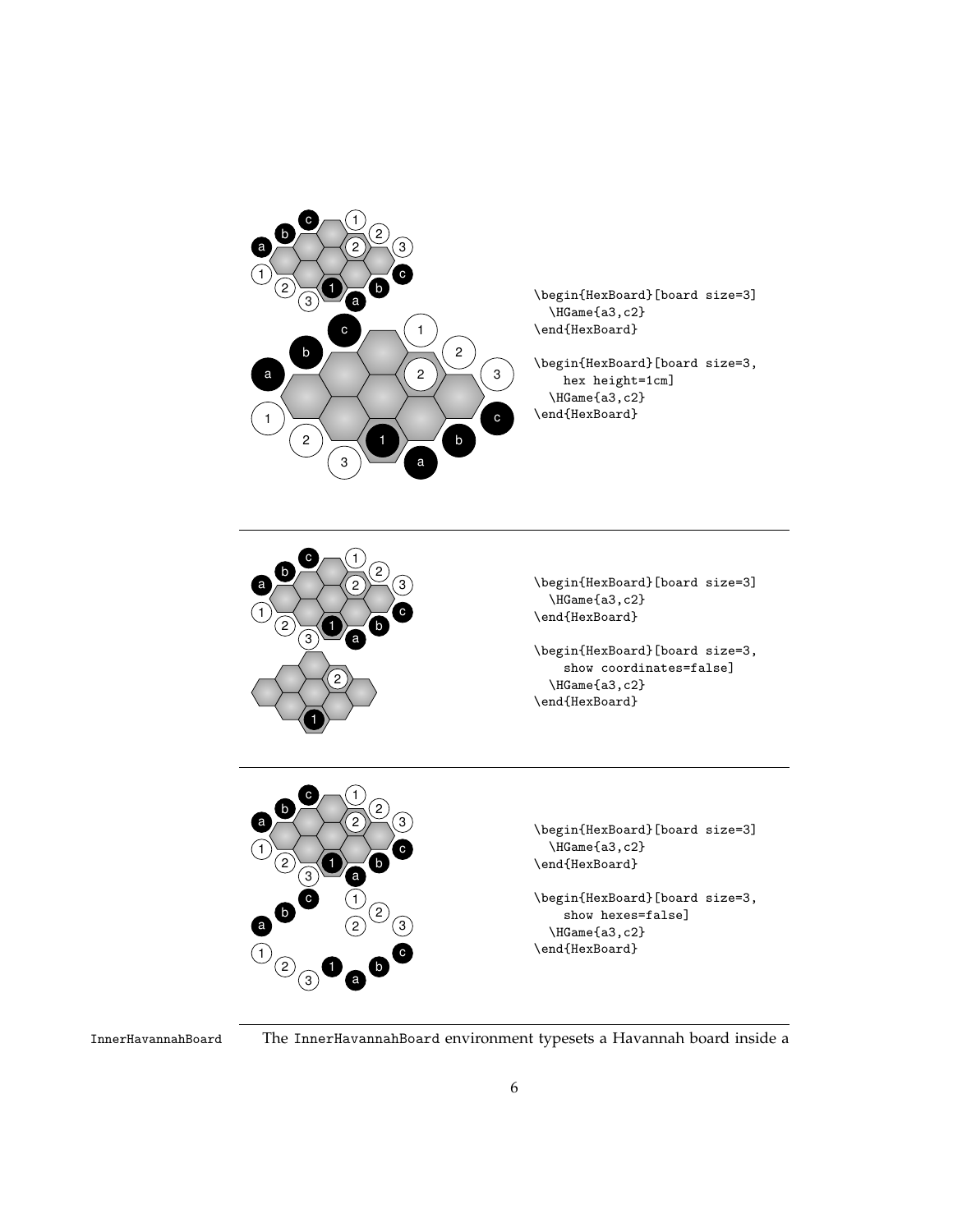tikzpicture environment. It is useful for drawing multiple diagrams in one picture. In addition to the keys of HavannahBoard, it accepts the following keys:

- prefix: to be put before cell names.
- x: the x coordinate of the lower corner of the board.
- y: the y coordinate of the lower corner of the bowrd.

An example of its use is shown below.

```
\begin{tikzpicture}
  \begin{InnerHavannahBoard}[board size=4,prefix=A,x=0,y=0]
  \end{InnerHavannahBoard}
  \begin{InnerHavannahBoard}[board size=4,prefix=B,x=7cm,y=0]
  \end{InnerHavannahBoard}
  \draw (Ad4)..controls (Ae7) and (Bg5)..(Bd4);
  \HStoneGroup[color=white]{Ad4,Bd4}
\end{tikzpicture}
```


HCoordinateStyle HDrawHex

InnerHexBoard The InnerHexBoard environment typesets a Hex board inside a tikzpicture environment. It accepts the same set of extra keys as InnerHavannahBoard: prefix, x, and y.

HLetterCordinates You can use \renewcommand to redefine three hooks that change the look and feel of HavannahBoard or HexBoard. They are:

- \HLetterCoordinates: a comma-separated list, default:  ${a,b,c,d,e,f,g,h,i,j,k,l,m,n,o,p,q,r,s,t,u,v,w,x,y,z}$ ,
- \HCoordinateStyle: a one-argument macro, default: {\sffamily#1},
- \HDrawHex: a tikz command, default: {\shadedraw[shading=radial,inner color=gray!30, outer color=gray!70]}. Note that the default shading is a heavy task for some printers so you might want to use a simpler command instead, for instance \draw[fill=gray!35].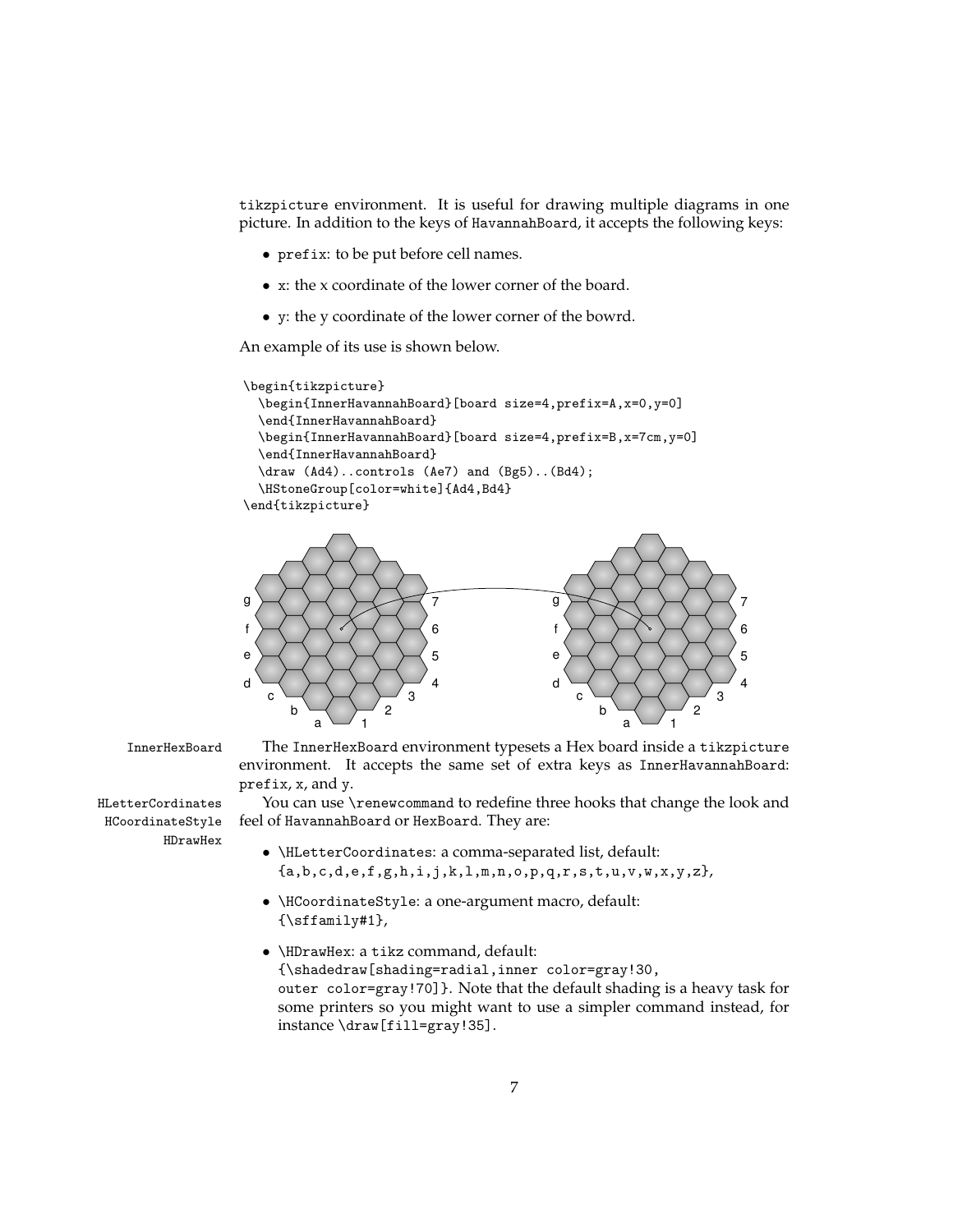Sample results of redefining them are shown below.

\begin{HavannahBoard}[board size=3,coordinate style=little golem] \HGame{d3,c2} \end{HavannahBoard} \renewcommand\HLetterCoordinates{1 ,2 ,3 ,4 ,5 } \begin{HavannahBoard}[board size=3,coordinate style=little golem] \HGame{4 3,3 2} \end{HavannahBoard}



\begin{HavannahBoard}[board size=3,coordinate style=little golem] \end{HavannahBoard}

\renewcommand\HCoordinateStyle[1]{\Large\bfseries#1}

\begin{HavannahBoard}[board size=3,coordinate style=little golem] \end{HavannahBoard}

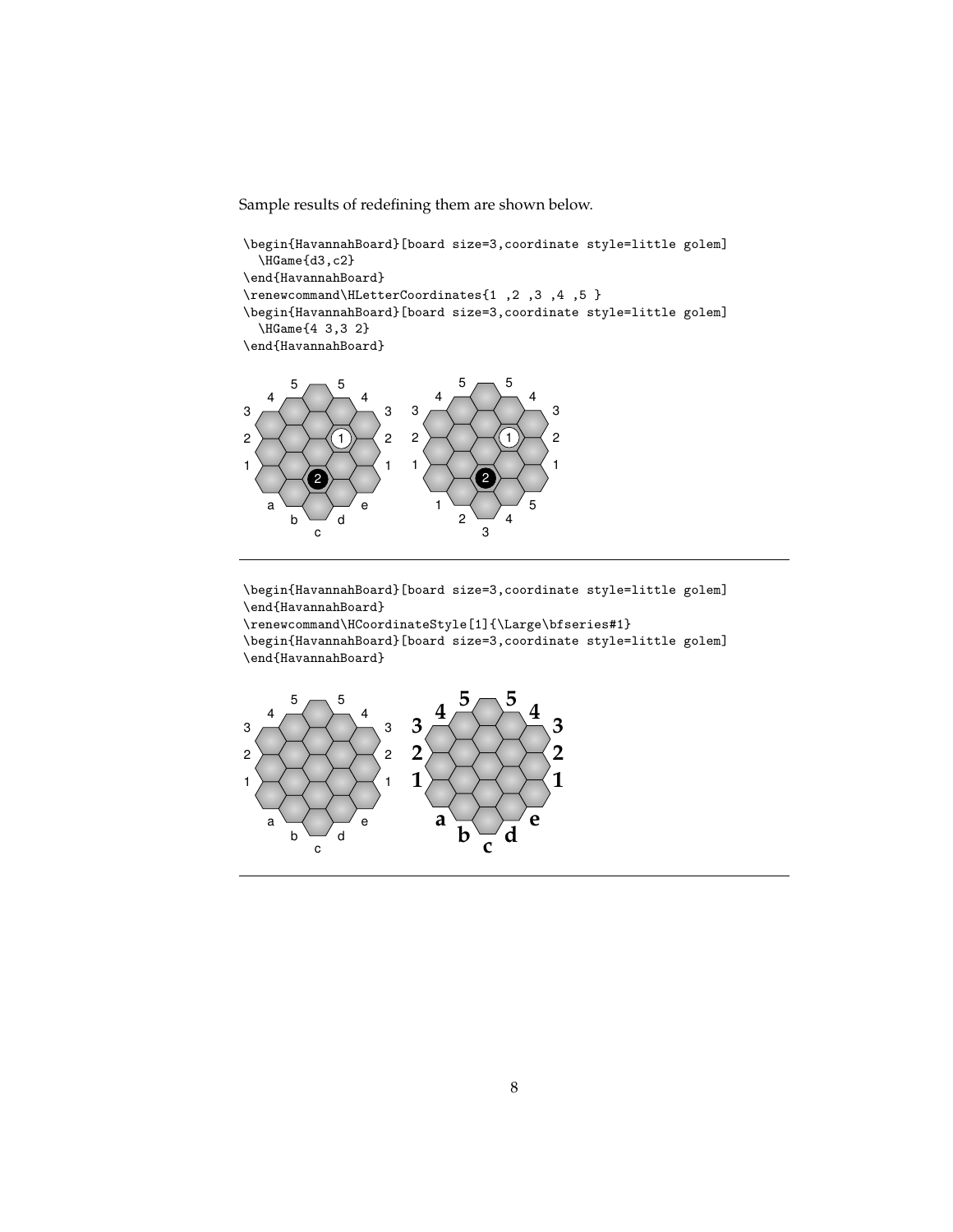\begin{HavannahBoard}[board size=3,coordinate style=little golem] \end{HavannahBoard}

\renewcommand\HDrawHex{\draw[

decorate,decoration={random steps,segment length=1pt}]} \begin{HavannahBoard}[board size=3,coordinate style=little golem] \end{HavannahBoard}





HGame The \HGame macro can only be used inside a HavannahBoard or HexBoard environment. It accepts the following keys:

- first move label: a text, default: 1,
- first player: either white or black, default: white inside HavannahBoard and black inside HexBoard.
- numbered moves: a Boolean, default: true,
- relative stone size: a number, default: 0.75.

Their effects are shown below.

```
\begin{HavannahBoard}[board size=3,coordinate style=little golem]
  \HGame{c3,e1,e3,c2,a1,d3,c5,d4,c4,b2,a3,d2,b4}
\end{HavannahBoard}
\begin{HavannahBoard}[board size=3,coordinate style=little golem]
  \HGame[first move label=S]{
    c3,e1,e3,c2,a1,d3,c5,d4,c4,b2,a3,d2,b4}
\end{HavannahBoard}
```
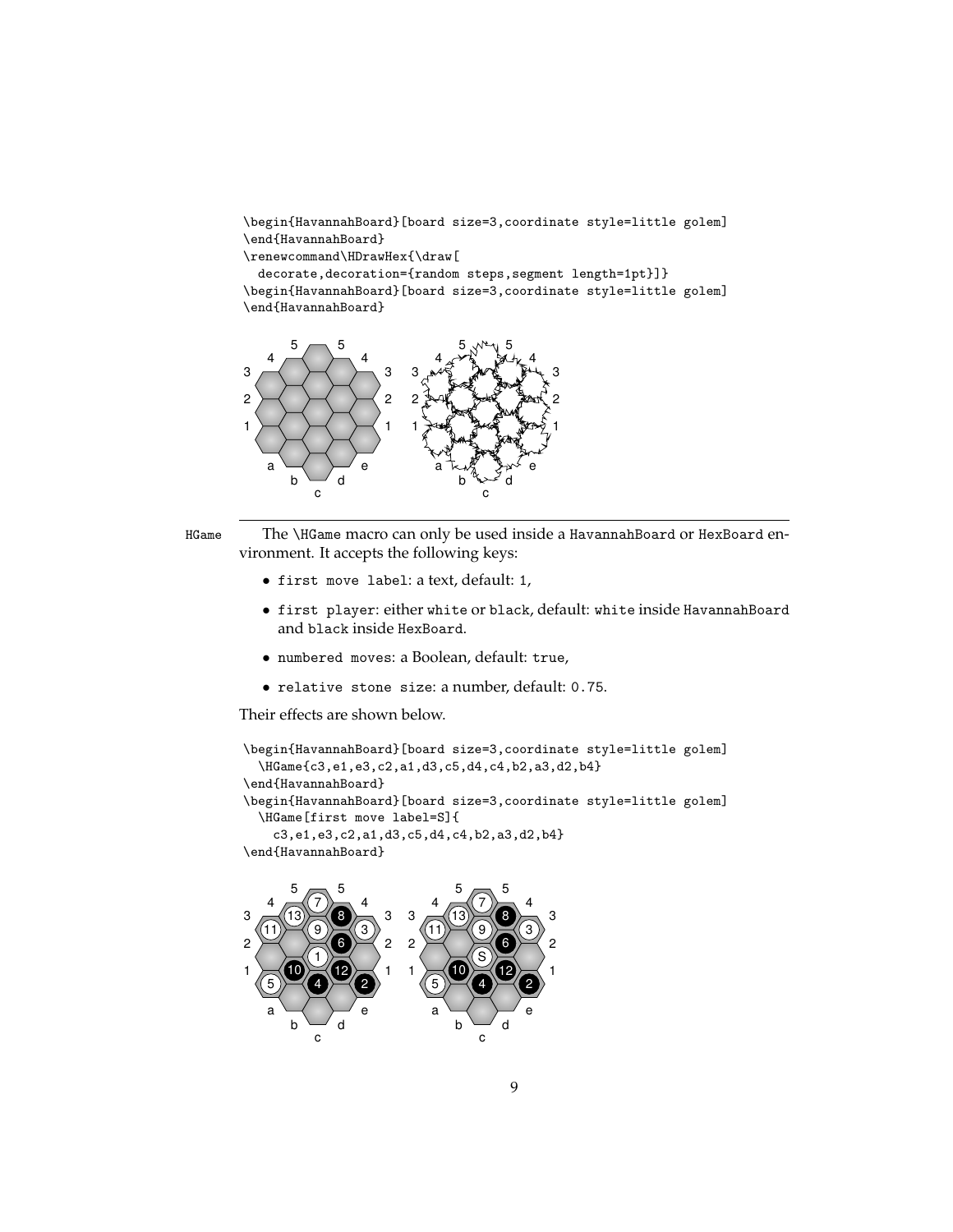```
\begin{HavannahBoard}[board size=3,coordinate style=little golem]
  \HGame{c3,e1,e3,c2,a1,d3,c5,d4,c4,b2,a3,d2,b4}
\end{HavannahBoard}
\begin{HavannahBoard}[board size=3,coordinate style=little golem]
 \HGame[first player=black]{
    c3,e1,e3,c2,a1,d3,c5,d4,c4,b2,a3,d2,b4}
\end{HavannahBoard}
       5 \rightarrow 55 \rightarrow 5
```


\begin{HexBoard}[board size=3] \HGame{b2,b1,c1,a3,b3} \end{HexBoard}

\begin{HexBoard}[board size=3,top left color=white] \HGame[first player=white]{ b2,b1,c1,a3,b3} \end{HexBoard}

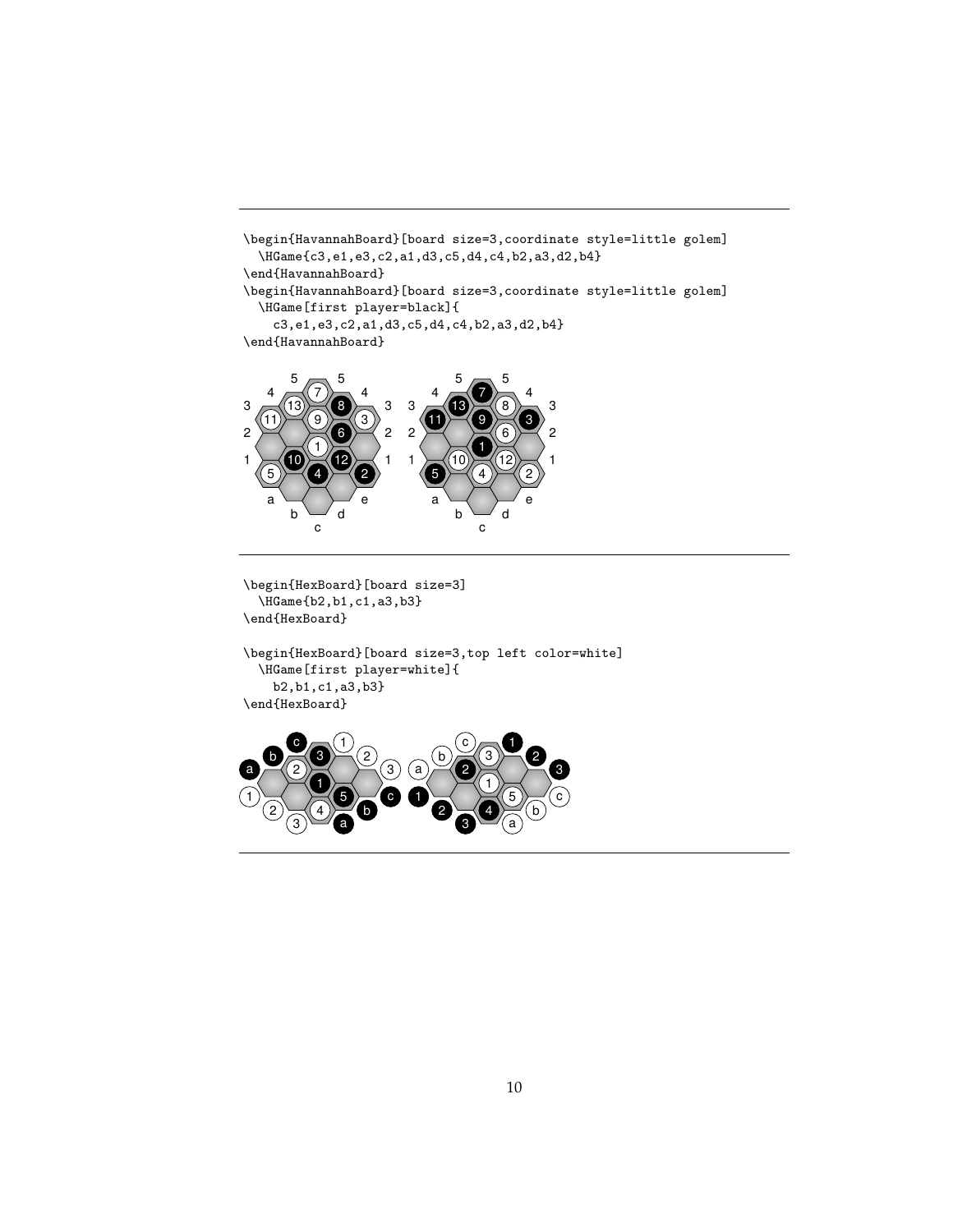```
\begin{HavannahBoard}[board size=3,coordinate style=little golem]
  \HGame{c3,e1,e3,c2,a1,d3,c5,d4,c4,b2,a3,d2,b4}
\end{HavannahBoard}
\begin{HavannahBoard}[board size=3,coordinate style=little golem]
  \HGame[numbered moves=false]{
    c3,e1,e3,c2,a1,d3,c5,d4,c4,b2,a3,d2,b4}
\end{HavannahBoard}
```


\begin{HavannahBoard}[board size=3,coordinate style=little golem] \HGame{c3,e1,e3,c2,a1,d3,c5,d4,c4,b2,a3,d2,b4}

\end{HavannahBoard}

\begin{HavannahBoard}[board size=3,coordinate style=little golem] \HGame[relative stone size=0.9]{

c3,e1,e3,c2,a1,d3,c5,d4,c4,b2,a3,d2,b4}





HStoneGroup The \HStoneGroup macro can only be used inside a HavannahBoard or HexBoard environment. It puts a group of stones of the same color on the board. It accepts the following keys:

- color: white, black, or transparent, there is no default the value must be specified,
- label: a text, default: empty string,
- relative stone size: a number, default: 0.75.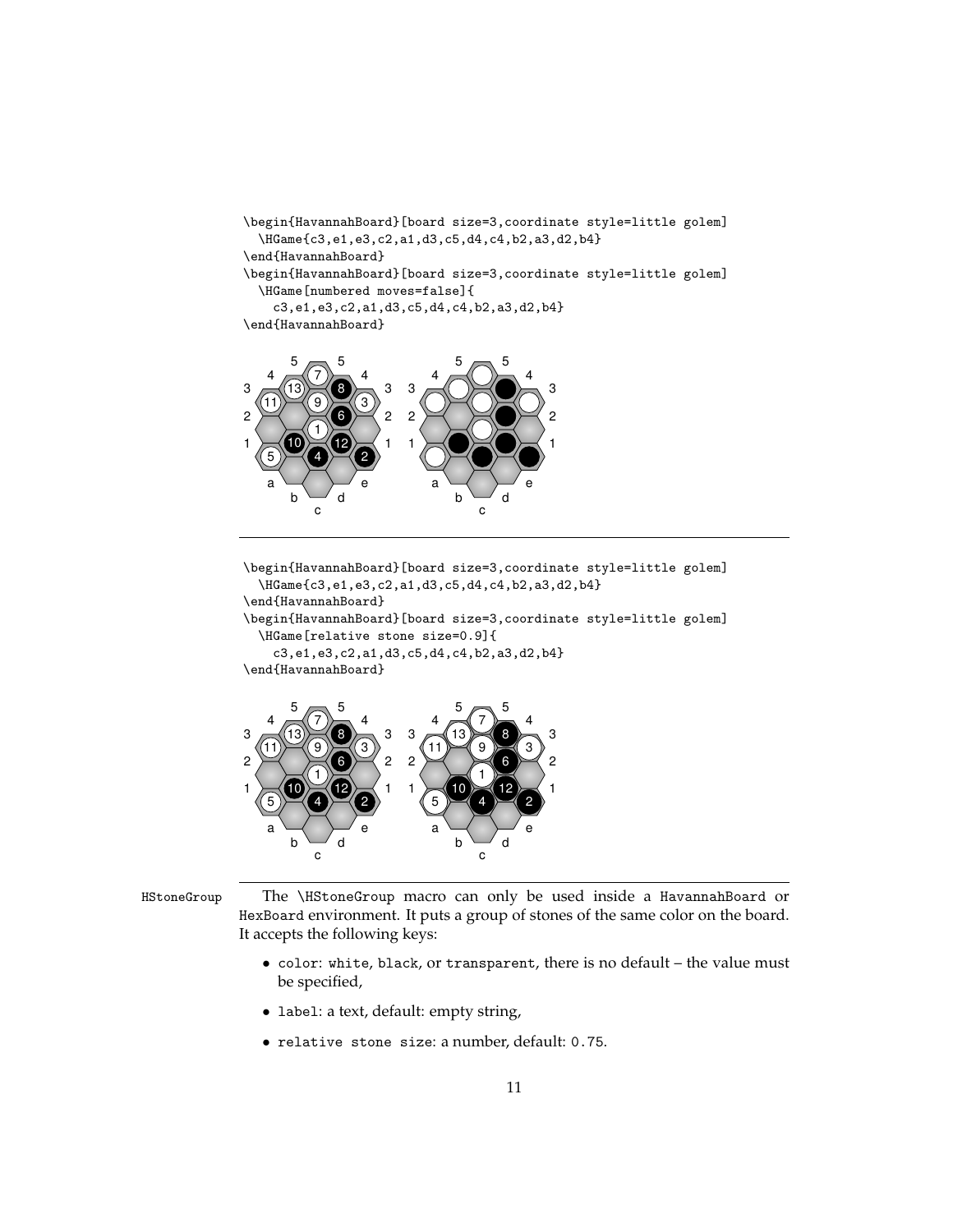The effects of color and label are shown below. The effect of relative stone size is the same as for \HGame and will not be shown.

```
\begin{HavannahBoard}[board size=6,coordinate style=little golem]
  \HStoneGroup[color=black,label=$\mathcal F$]{
    a5,b5,c5,d6,d7,d8,c8,e8,f8,g8,h7,i7,j7}
  \HStoneGroup[color=white,label=$\mathcal B$]{
    a1,b2,c3,d3,e3,e2,f2,f1}
  \HStoneGroup[color=transparent,label=$\mathcal R$]{
   h6,g6,g5,g4,h3,i2,j2,j3,j4,i5}
\end{HavannahBoard}
```


HWhiteStone HBlackStone HTransparentStone HBeforeOddMove HBeforeEvenMove

HBeforeStone

- HMoveNumberStyle There are five hooks that can be redefined via \renewcommand to change the appearance of \HGame and \HStoneGroup. They are:
	- \HMoveNumberStyle: a one-argument macro, influences \HGame, default: {\sffamily#1},
	- \HWhiteStone: a tikz command, influences \HGame and \HStoneGroup, default:

```
{\node[circle,draw,inner sep=0.6pt,fill=white,
minimum size=\HStoneDiameter]},
```
• \HBlackStone: a tikz command, influences \HGame and \HStoneGroup, default:

{\node[circle,draw,inner sep=0.6pt,fill=black,text=white minimum size=\HStoneDiameter]},

• \HTransparentStone: a tikz command, influences \HStoneGroup, default: {\node[circle,draw,inner sep=0.6pt,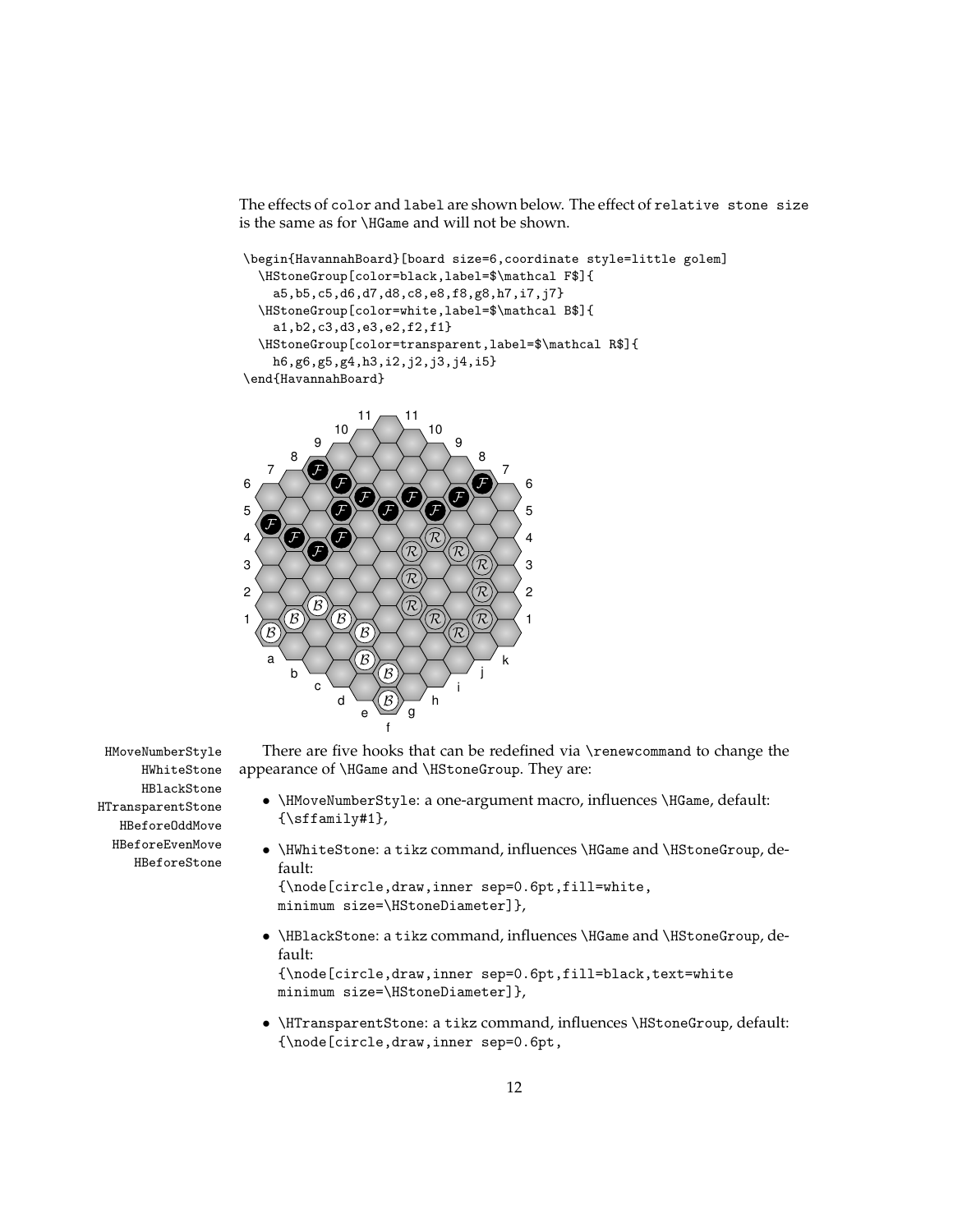minimum size=\HStoneDiameter]},

- \HBeforeOddMove, \BeforeEvenMove: macros expanded before placing stones, for example \pause when animating games in beamer, influence \HGame, default: {},
- \HBeforeStone: a macro expanded before placing stones, influences \HStoneGroup, default: {}.

Sample effects of redefining some of them are shown below.

```
\begin{HavannahBoard}[board size=3,coordinate style=little golem]
  \HGame{c3,e1,e3,c2,a1,d3,c5,d4,c4,b2,a3,d2,b4}
\end{HavannahBoard}
\renewcommand\HMoveNumberStyle[1]{\footnotesize\romannumeral#1}
\begin{HavannahBoard}[board size=3,coordinate style=little golem]
  \HGame{c3,e1,e3,c2,a1,d3,c5,d4,c4,b2,a3,d2,b4}
\end{HavannahBoard}
```
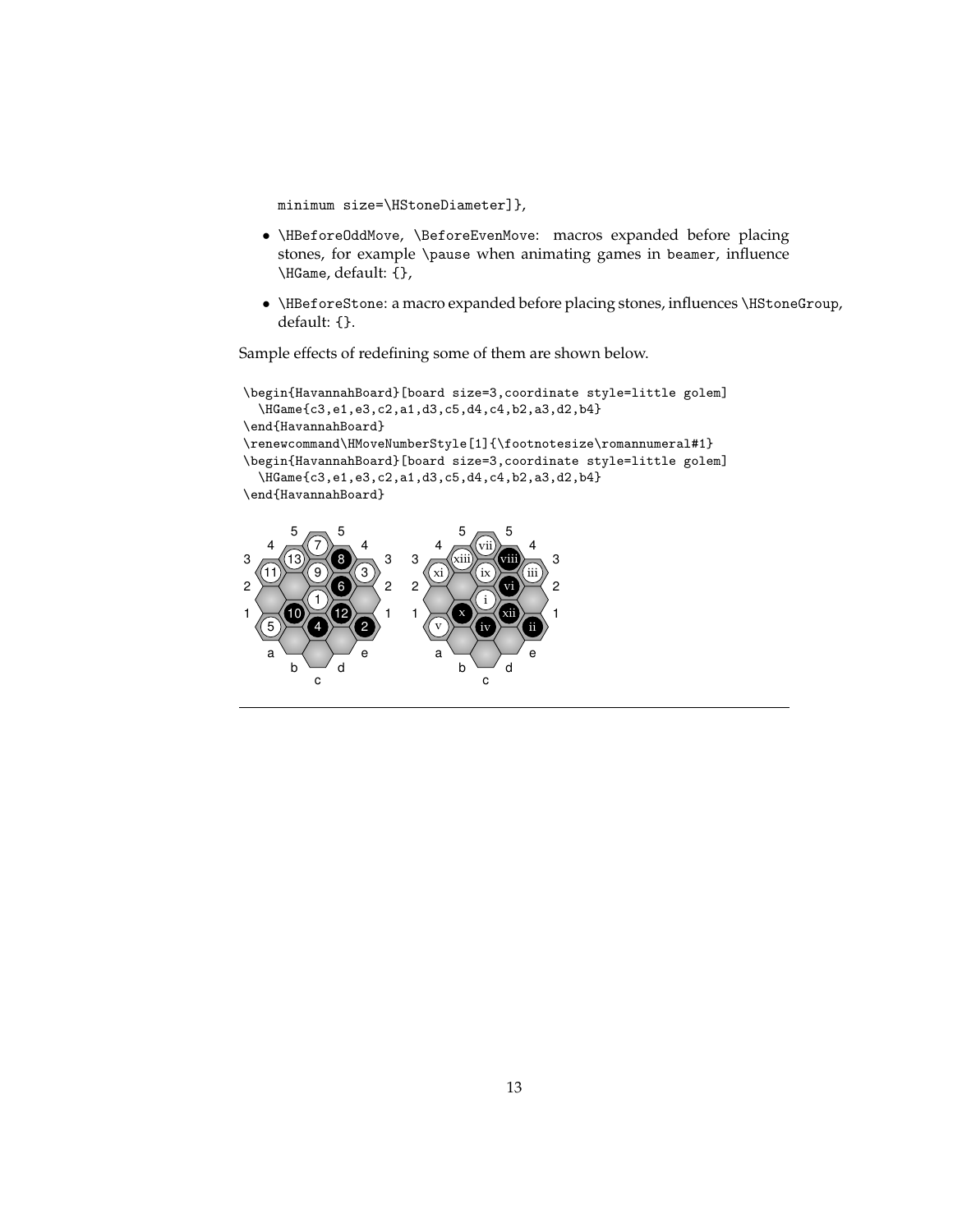```
\begin{HavannahBoard}[board size=3,coordinate style=little golem]
  \HGame{c3,e1,e3,c2,a1,d3,c5,d4,c4,b2,a3,d2,b4}
\end{HavannahBoard}
\renewcommand\HDrawHex{\draw}
\renewcommand\HWhiteStone{\node[
  circle,shading=ball,ball color=white,inner sep=0.6pt,
  minimum size=\HStoneDiameter]}
\renewcommand\HBlackStone{\node[
  circle,shading=ball,ball color=black,inner sep=0.6pt,text=white,
  minimum size=\HStoneDiameter]}
\begin{HavannahBoard}[board size=3]
  \HGame{c3,e1,e3,c2,a1,d3,c5,d4,c4,b2,a3,d2,b4}
\end{HavannahBoard}
1 \times 10 \times 12 \times 12 \approx \approx 6 \approx 2
3 \sim (13) \approx (8) \approx 34 \times (7) \times 45 \sim 51
                  2
                  3
    5)\geq (4)
              6
           7
              8
           9
       10
   11
              12
       13
                          d
                          e
                                               4
                                               5
                                     1
                                                     2
                              3
                                 4
                                 6
                                     \bullet \sim (7
                                        9
                             12 (1) (13
```


• label: a text, default: empty string,

An example of its use is shown below.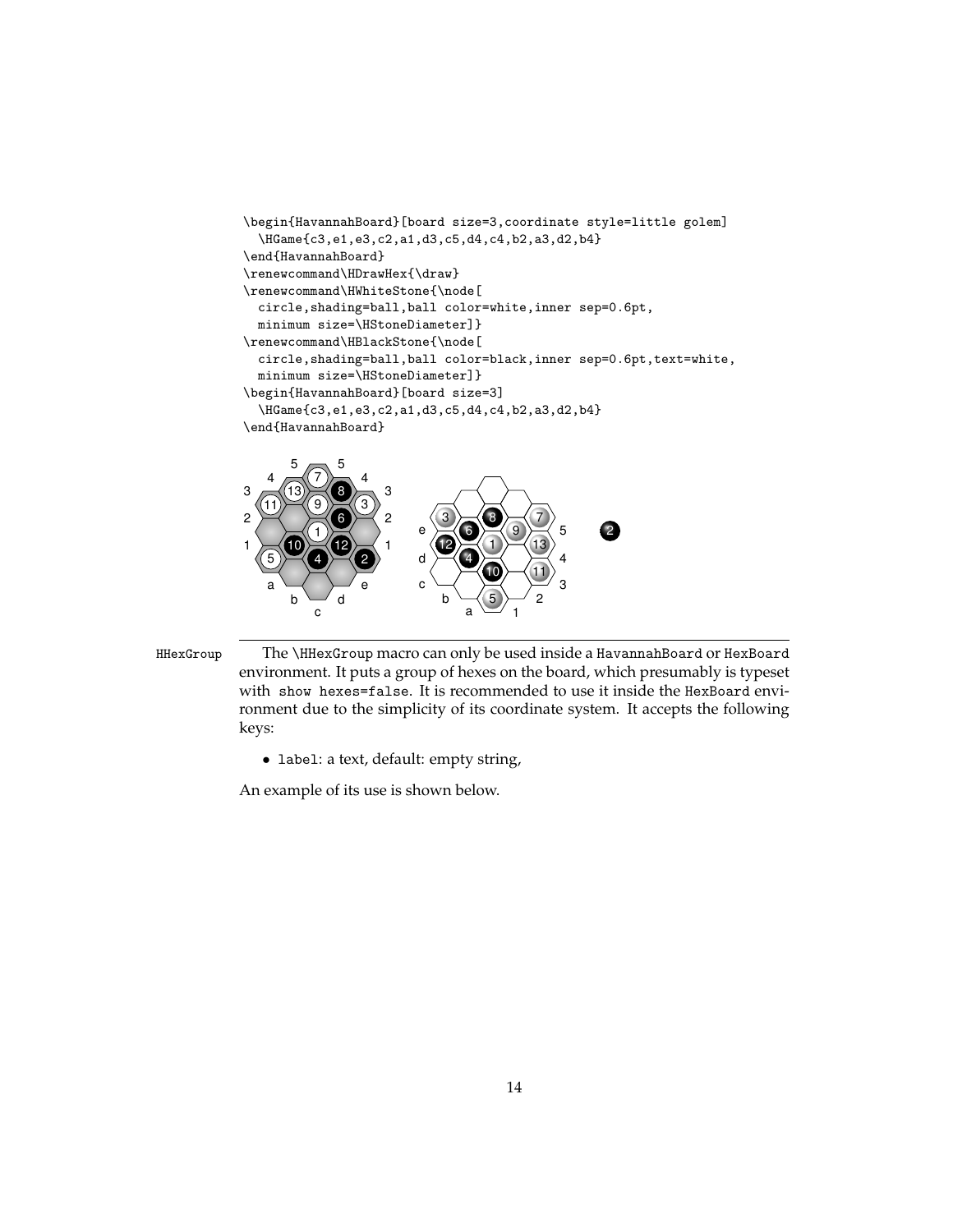```
\begin{HexBoard}[
    board size=9,show coordinates=false,show hexes=false]
  \HHexGroup
    {a1,b1,c1,d1,e1,f1,g1,h1,a2,b2,c2,e2,f2,g2,a3,b3,c3,d3,e3,f3,b4,c4,d4}
  \draw [dotted] (a1)--(a2); \draw [dotted] (b1)--(a2);
  \draw [dotted] (c1)--(c2); \draw [dotted] (d1)--(c2);
  \draw [dotted] (e1)--(e2); \draw [dotted] (f1)--(e2);
  \draw [dotted] (g1) --(g2); \draw [dotted] (h1) --(g2);
  \draw [dotted] (c2)--(b3); \draw [dotted] (e2)--(e3);
  \draw [dotted] (a2)..controls(a3)..(b3);
  \draw [dotted] (a2)..controls(b2)..(b3);
  \draw [dotted] (g2)..controls(f3)..(e3);
  \draw [dotted] (g2)..controls(f2)..(e3);
  \draw [dotted] (b3)..controls(b4)..(c4);
  \draw [dotted] (b3)..controls(c3)..(c4);
  \draw [dotted] (e3)..controls(d4)..(c4);
  \draw [dotted] (e3)..controls(d3)..(c4);
  \HStoneGroup[color=black]{a,b,c,d,e,f,g,h,i,c4}
\end{HexBoard}
```


### **2 Implementation**

- 1  $\langle *package \rangle$
- 2 \NeedsTeXFormat{LaTeX2e}
- 3 \ProvidesPackage{havannah}[2010/06/06 LaTeX havannah package]
- 4 \RequirePackage{tikz}

The naming schema used in the havannah package is \HFooBar for redefinable hooks, and \h@foo@bar for internal macros.

Start with defining default expansions for the hooks.

- 5 \newcommand\HLetterCoordinates{%
- 6 a,b,c,d,e,f,g,h,i,j,k,l,m,n,o,p,q,r,s,t,u,v,w,x,y,z}
- 7 \newcommand\HCoordinateStyle[1]{\sffamily#1}
- 8 \newcommand\HMoveNumberStyle[1]{\sffamily#1}
- 9 \newcommand\HDrawHex{\shadedraw[
- 10 shading=radial,inner color=gray!30,outer color=gray!70]}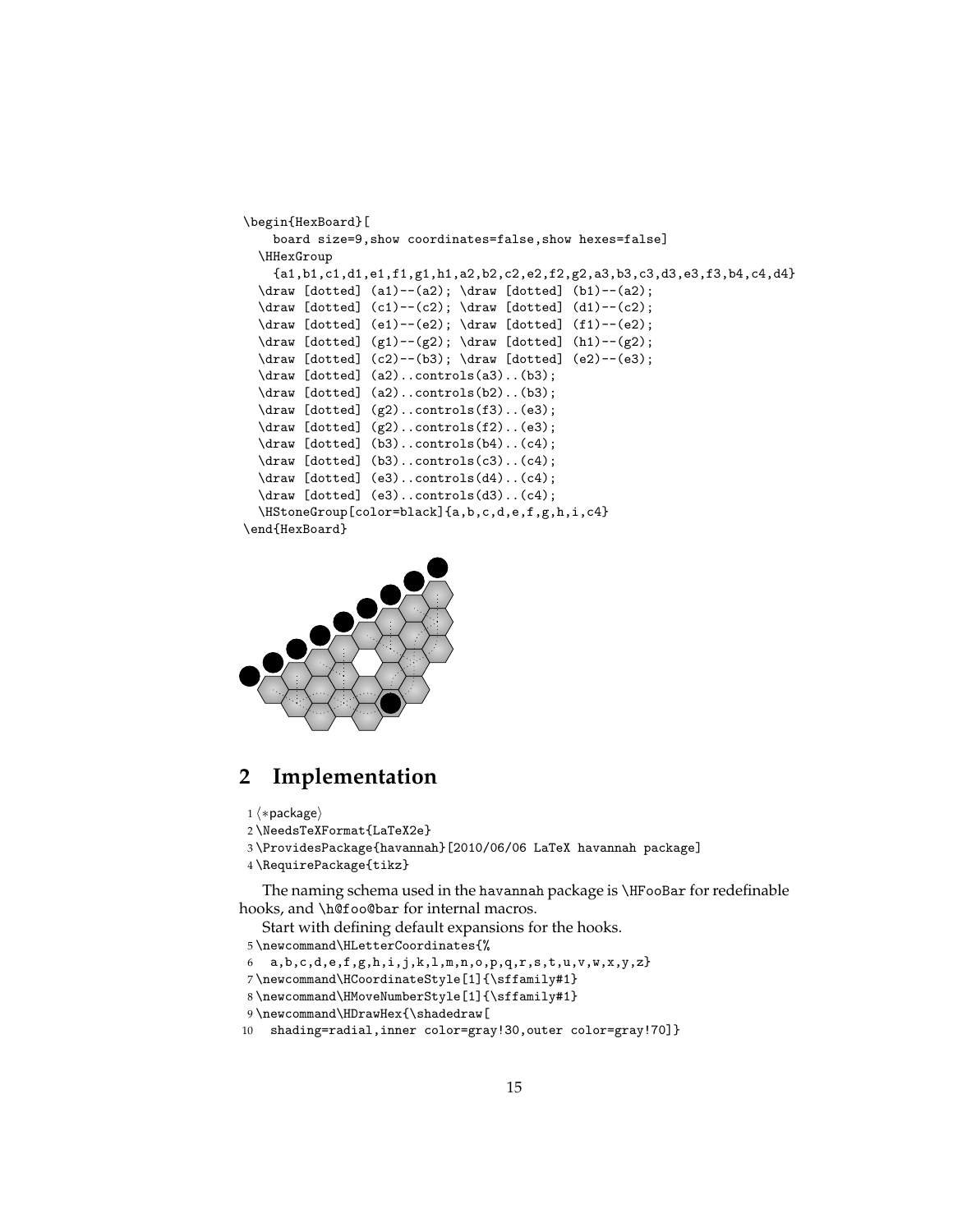```
11 \newcommand\HWhiteStone{\node[
12 circle,draw=black,inner sep=0.6pt,fill=white,
13 minimum size=\HStoneDiameter]}
14 \newcommand\HBlackStone{\node[
15 circle,draw=black,inner sep=0.6pt,fill=black,text=white,
16 minimum size=\HStoneDiameter]}
17 \newcommand\HTransparentStone{\node[
18 circle,draw=black,inner sep=0.6pt,
19 minimum size=\HStoneDiameter]}
20 \newcommand\HBeforeOddMove{}
21 \newcommand\HBeforeEvenMove{}
```

```
22 \newcommand\HBeforeStone{}
```
The \h@draw@hex macro draws a hexagonal cell. The cell is 3\h@one@third@hex@wd wide and 2\h@half@hex@ht high. It has two horizontal and four slanted edges. The \h@draw@hex macro takes one argument: the coordinates of the center of the cell. It uses the \HDrawHex hook to style the cell.

```
23 \newcommand{\h@draw@hex}[1]{%
24 \HDrawHex (#1)
25 ++(-2\h@one@third@hex@wd,0)--
26 ++(\h@one@third@hex@wd,-\h@half@hex@ht)--
27 ++(2\h@one@third@hex@wd,0)--
28 ++(\h@one@third@hex@wd,\h@half@hex@ht)--
29 ++(-\h@one@third@hex@wd,\h@half@hex@ht)--
30 ++(-2\h@one@third@hex@wd,0)--
31 cycle;
32 }
  Define pgfkeys paths.
33 \newif\ifh@numbered@moves
34 \newif\ifh@show@coordinates
35 \newif\ifh@show@hexes
36 \pgfkeys{%
37 /h@havannah@board/.cd,
38 board size/.store in=\hv@board@size,
39 coordinate style/.is choice,
40 coordinate style/classical/.code={%
41 \def\h@draw@board{\h@draw@classical@board}},
42 coordinate style/little golem/.code={%
43 \def\h@draw@board{\h@draw@little@golem@board}},
44 hex height/.store in=\h@hex@height,
45 prefix/.store in=\h@prefix,
46 show coordinates/.is if=h@show@coordinates,
47 show hexes/.is if=h@show@hexes,
48 x/.store in=\h@xx,
49 y/.store in=\h@yy,
50 board size=10,
51 coordinate style=classical,
52 hex height=17.5pt,
53 prefix=,
```

```
54 show coordinates=true,
```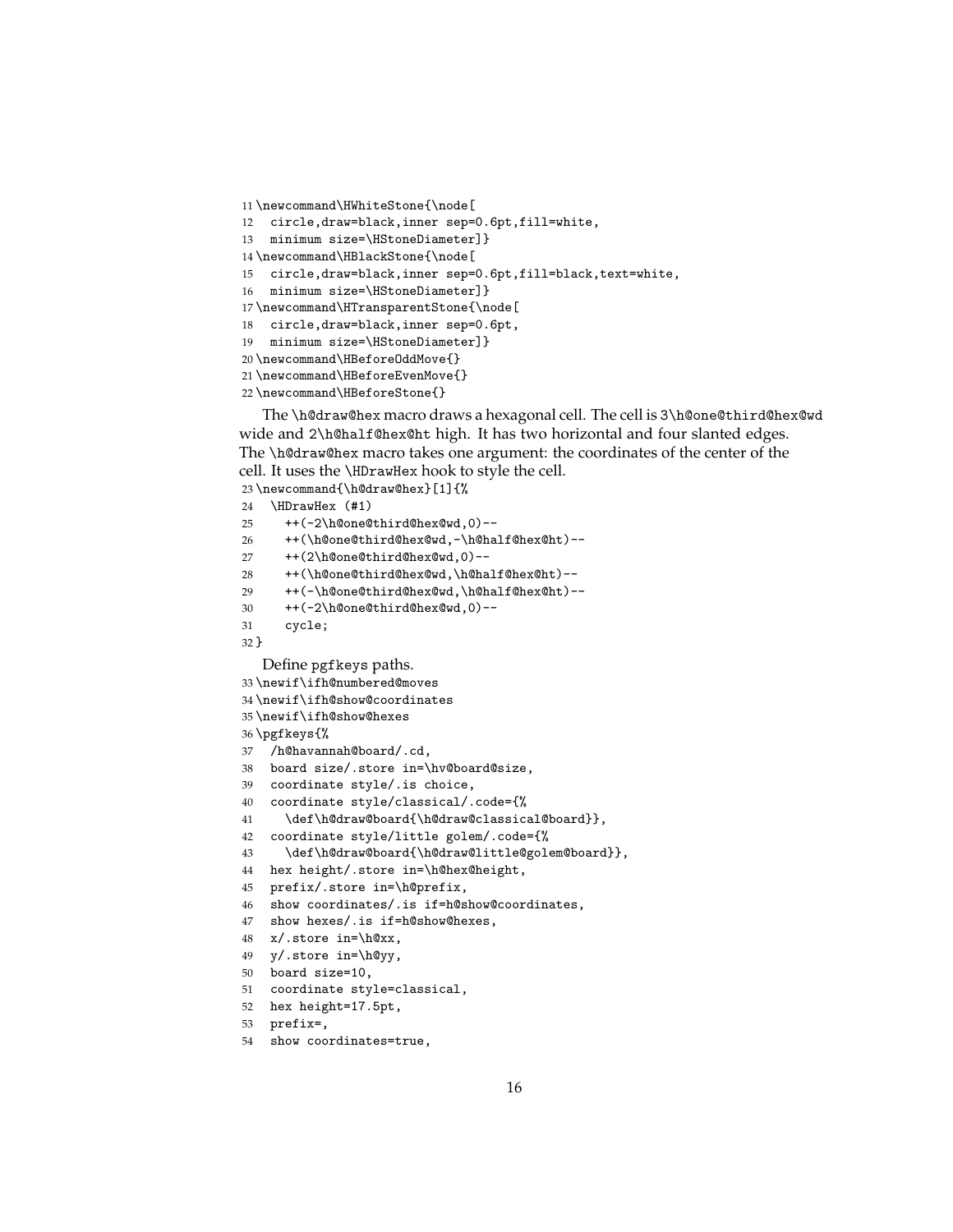```
55 show hexes=true,
56 x=0,
57 y=0,
58 %
59 /h@hex@board/.cd,
60 top left color/.is choice,
61 top left color/white/.code={%
62 \def\h@top@left@color{\HWhiteStone}%
63 \def\h@bottom@left@color{\HBlackStone}%
64 },
65 top left color/black/.code={%
66 \def\h@top@left@color{\HBlackStone}%
67 \def\h@bottom@left@color{\HWhiteStone}%
68 },
69 board size/.store in=\hx@board@size,
70 hex height/.store in=\h@hex@height,
71 prefix/.store in=\h@prefix,
72 relative stone size/.store in=\h@relative@stone@size,
73 show coordinates/.is if=h@show@coordinates,
74 show hexes/.is if=h@show@hexes,
75 x/.store in=\h@xx,
76 y/.store in=\h@yy,
77 top left color=black,
78 board size=11,
79 hex height=17.5pt,
80 relative stone size=0.75,
81 show coordinates=true,
82 show hexes=true,
83 %
84 /h@game/.cd,
85 first move label/.store in=\h@first@move@label,
86 first player/.is choice,
87 first player/white/.code={%
88 \def\h@odd@player{\HWhiteStone}%
89 \def\h@even@player{\HBlackStone}%
90 },
91 first player/black/.code={%
92 \def\h@odd@player{\HBlackStone}%
93 \def\h@even@player{\HWhiteStone}%
94 },
95 numbered moves/.is if=h@numbered@moves,
96 relative stone size/.store in=\h@relative@stone@size,
97 first move label=1,
98 numbered moves=true,
99 relative stone size=0.75,
100 %
101 /h@stone@group/.cd,
102 color/.is choice,
103 color/white/.code={\def\h@player{\HWhiteStone}},
104 color/black/.code={\def\h@player{\HBlackStone}},
```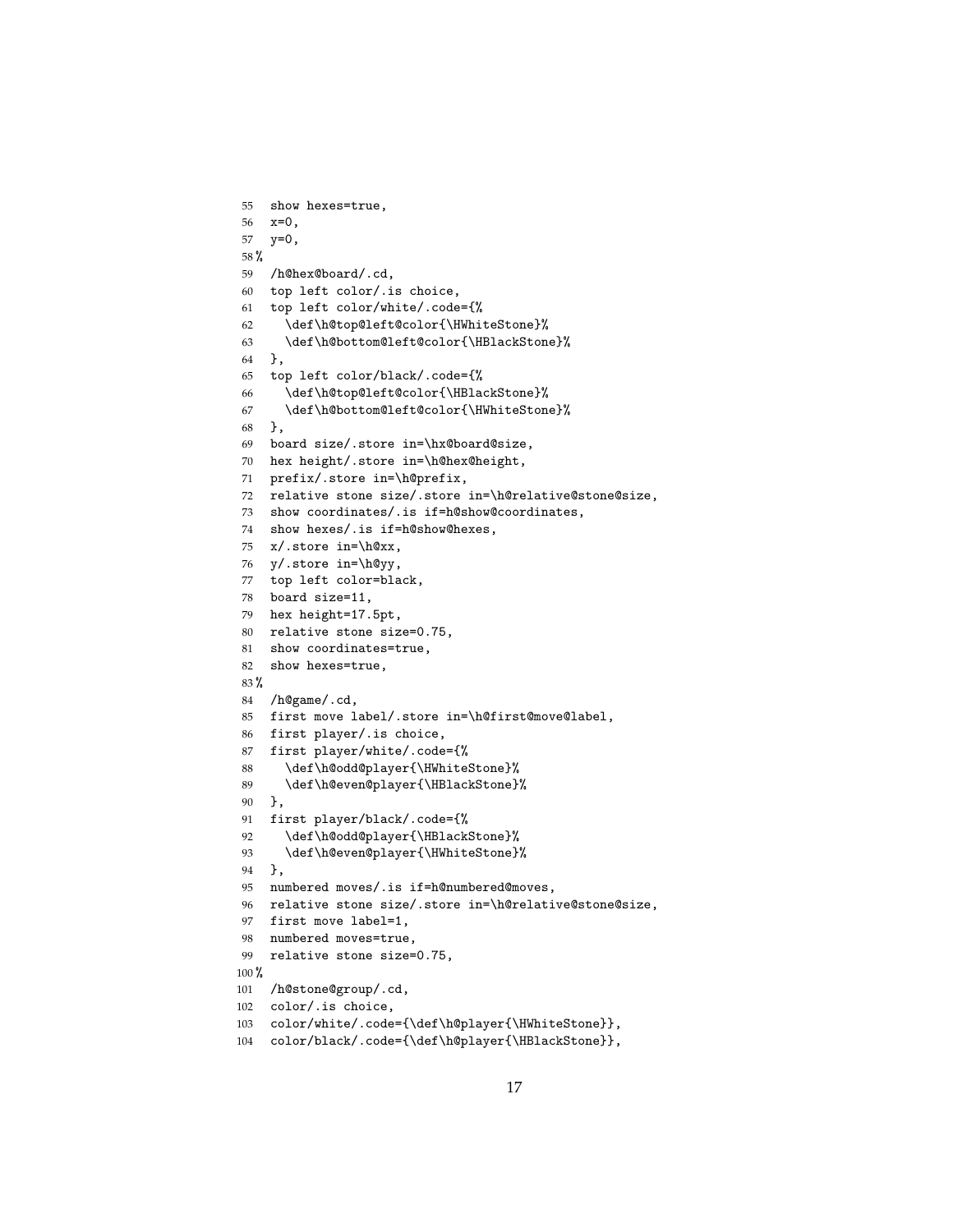```
105 color/transparent/.code={\def\h@player{\HTransparentStone}},
106 label/.store in=\h@label,
107 relative stone size/.store in=\h@relative@stone@size,
108 relative stone size=0.75,
109 %
110 /h@hex@group/.cd,
111 label/.store in=\h@label,
112 }
```
The InnerHavannahBoard environment first sets the values of \hv@board@size, \h@draw@board, \h@hex@height, and \h@show@coordinatestrue or \h@show@coordinatesfalse. Then it computes \h@half@hex@ht, \h@one@third@hex@wd, and \h@board@diagonal, and executes \h@draw@board.

```
113 \newcount\h@board@diagonal
```

```
114 \newdimen\h@half@hex@ht
```

```
115 \newdimen\h@one@third@hex@wd
```
\newenvironment{InnerHavannahBoard}[1][]{%

```
117 \def\h@odd@player{\HWhiteStone}%
```
\def\h@even@player{\HBlackStone}%

- \pgfqkeys{/h@havannah@board}{#1}%
- \setlength\h@half@hex@ht{\h@hex@height}%
- \divide\h@half@hex@ht by 2

```
122 \setlength\h@one@third@hex@wd{0.577350269\h@half@hex@ht}%
```

```
123 \h@board@diagonal=\hv@board@size
```
- \multiply\h@board@diagonal by 2
- 125 \advance\h@board@diagonal by -1
- \h@draw@board

```
127 }
```
There is nothing to be done at the end of InnerHavannahBoard.

{}

The HavannahBoard environment just wraps InnerHavannahBoard inside a tikzpicture.

\newenvironment{HavannahBoard}[1][]{%

```
130 \begin{tikzpicture}
```

```
131 \begin{InnerHavannahBoard}[#1,prefix=,x=0,y=0]
```
}

Finally, HavannahBoard closes the InnerHavannahBoard and tikzpicture environments.

```
133 { \end{InnerHavannahBoard}
134 \end{tikzpicture}
135 }
```
The \h@draw@classical@board and \h@draw@little@golem@board macros differ enough that a common routine would be of little help. They both draw a rhombus of hexes with two corners cut. The edges of adjacent hexes are drawn twice.

The following counters are shared by both macros.

```
136 \newcount\h@l
```

```
137 \newcount\h@a@corner
```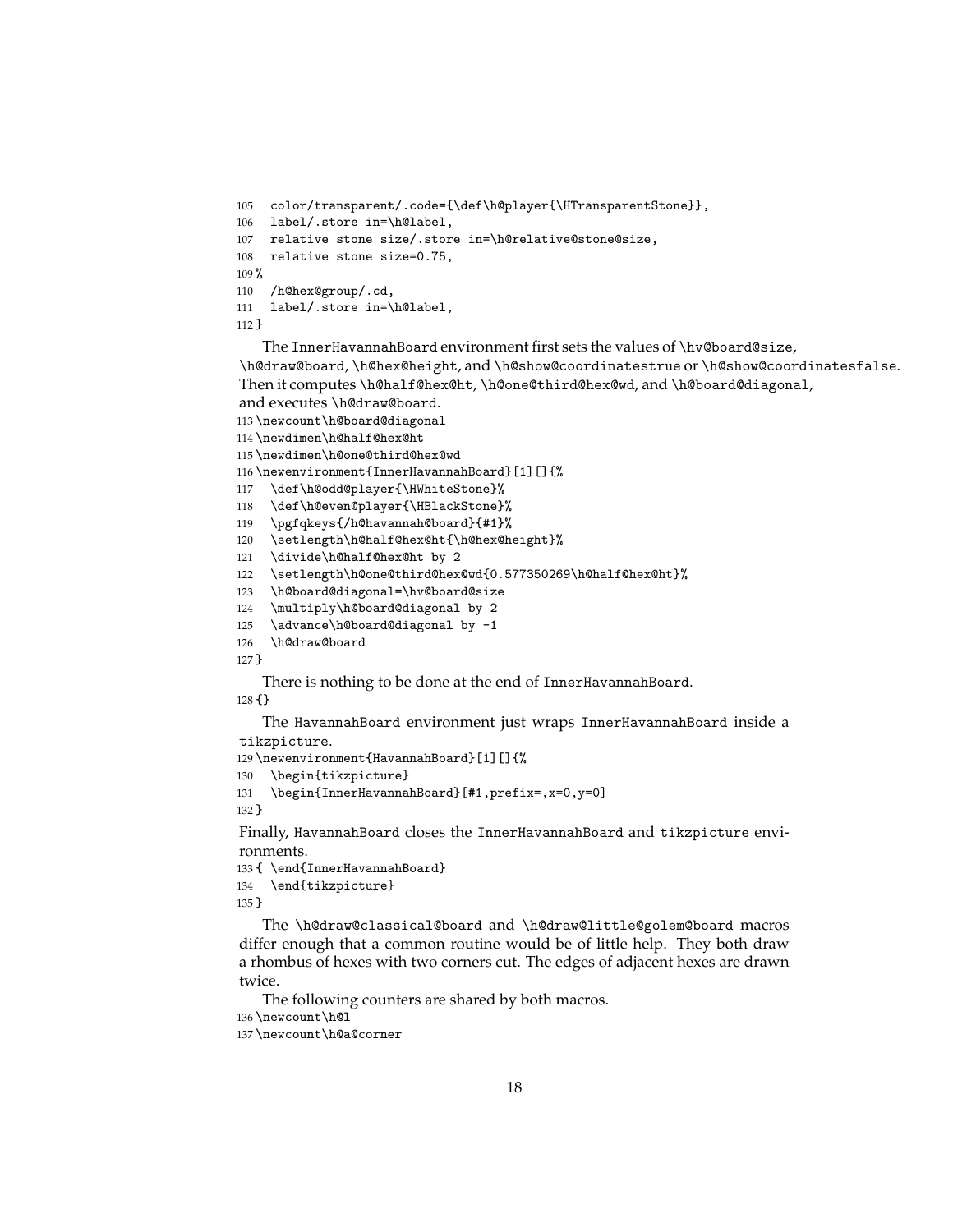\newcount\h@b@corner

```
The \h@draw@classical@board macro is a bit simpler than the other one.
139 \newcommand\h@draw@classical@board{%
140 \h@l=0
141 \h@b@corner=\hv@board@size
142 \foreach \h@letter in \HLetterCoordinates {%
143 \global\advance\h@l by 1
144 \ifnum \h@l > \h@board@diagonal
145 \breakforeach
146 \else
147 \global\advance\h@b@corner by 1
148 \h@a@corner=\hv@board@size
149 \foreach \h@n in {1,...,\h@board@diagonal} {%
150 \global\advance\h@a@corner by 1
151 \ifnum \h@l < \h@a@corner
152 \ifnum \h@n < \h@b@corner
153 \coordinate (\h@prefix\h@letter\h@n) at
154 (\h@xx+3*\h@n\h@one@third@hex@wd-3*\h@l\h@one@third@hex@wd,
155 \h@yy+\h@n\h@half@hex@ht+\h@l\h@half@hex@ht);
156 \ifh@show@hexes
157 \h@draw@hex{\h@prefix\h@letter\h@n}%
158 \quad \text{if}159 \ifmmode \overline{159} \else 159 \ifmmode \overline{159} \else 159 \fi160 \quad \text{if}161 }%
162 \ifh@show@coordinates
163 \ifnum \h@l < \hv@board@size\relax
164 \node at
165 (\h@xx-3*\h@l\h@one@third@hex@wd,\h@yy+\h@l\h@half@hex@ht)
166 {\HCoordinateStyle{\h@letter}};
167 \else
168 \node at
169 (\h@xx-3*\hv@board@size\h@one@third@hex@wd,
170 \h@yy+2*\h@l\h@half@hex@ht-\hv@board@size\h@half@hex@ht)
171 {\HCoordinateStyle{\h@letter}};
172 \quad \text{if}173 \fi
174 \fi
175 }%
176 \ifh@show@coordinates
177 \foreach \h@n in {1,...,\h@board@diagonal} {%
178 \ifnum \h@n < \hv@board@size
179 \node at
180 (\h@xx+3*\h@n\h@one@third@hex@wd,\h@yy+\h@n\h@half@hex@ht)
181 {\HCoordinateStyle{\h@n}};
182 \else
183 \node at
184 (\h@xx+3*\hv@board@size\h@one@third@hex@wd,
185 \h@yy+2*\h@n\h@half@hex@ht-\hv@board@size\h@half@hex@ht)
```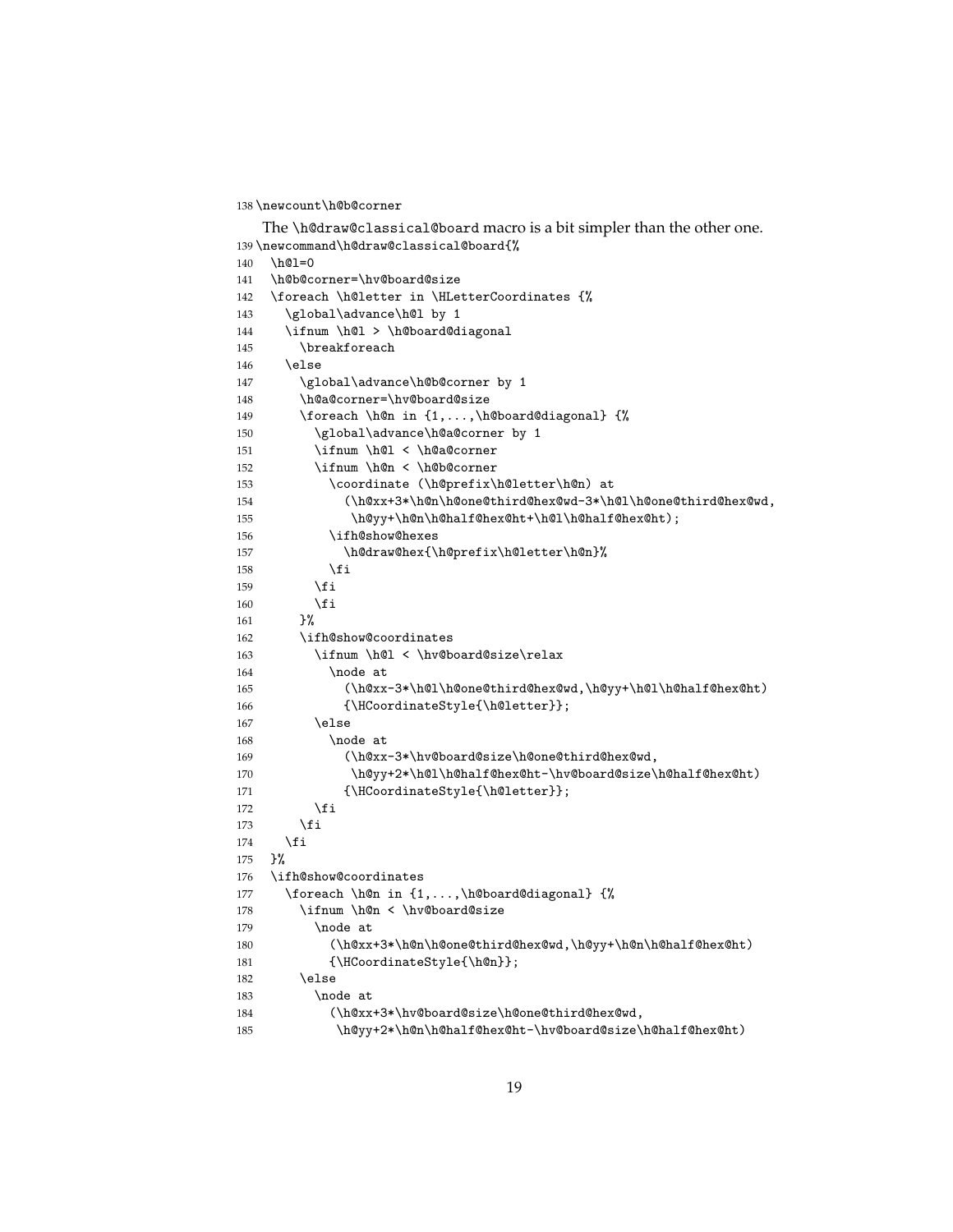```
186 {\HCoordinateStyle{\h@n}};
187 \overrightarrow{fi}188 }%
189 \fi
190 }
```
The \h@draw@little@golem@board macro is more complicated since the numbered rows in Little Golem change direction in the middle.

```
191 \newcommand\h@draw@little@golem@board{%
192 \h@a@corner=\hv@board@size
193 \h@b@corner=\hv@board@size
194 \multiply\h@b@corner by 3
195 \h@l=0
196 \foreach \h@letter in \HLetterCoordinates {%
197 \global\advance\h@l by 1
198 \ifnum \h@l > \h@board@diagonal
199 \breakforeach
200 \else
201 \global\advance\h@a@corner by 1
202 \global\advance\h@b@corner by -1
203 \foreach \h@n in {1,...,\h@board@diagonal} {%
204 \ifnum \h@n < \h@a@corner
205 \ifnum \h@n < \h@b@corner
206 \ifnum \h@l < \hv@board@size
207 \coordinate (\h@prefix\h@letter\h@n) at
208 (\h@xx+3*\h@l\h@one@third@hex@wd,
209 \h@yy+2*\hv@board@size\h@half@hex@ht+
210 2*\h@n\h@half@hex@ht-\h@l\h@half@hex@ht);
211 \ifh@show@hexes
212 \h@draw@hex{\h@prefix\h@letter\h@n}%
213 \qquad \qquad \fi
214 \else
215 \coordinate (\h@prefix\h@letter\h@n) at
216 (\h@xx+3*\h@l\h@one@third@hex@wd,
217 \h@yy+2*\h@n\h@half@hex@ht+\h@l\h@half@hex@ht);
218 \ifh@show@hexes
219 \h@draw@hex{\h@prefix\h@letter\h@n}%
220 \quad \text{if}221 \fi
222 \qquad \qquad \int fi
223 \fi
224 }
225 \ifh@show@coordinates
226 \ifnum \h@l < \hv@board@size
227 \node at
228 (\h@xx+3*\h@l\h@one@third@hex@wd,
229 \h@yy+2*\hv@board@size\h@half@hex@ht-\h@l\h@half@hex@ht)
230 {\HCoordinateStyle{\h@letter}};
231 \else
232 \node at
```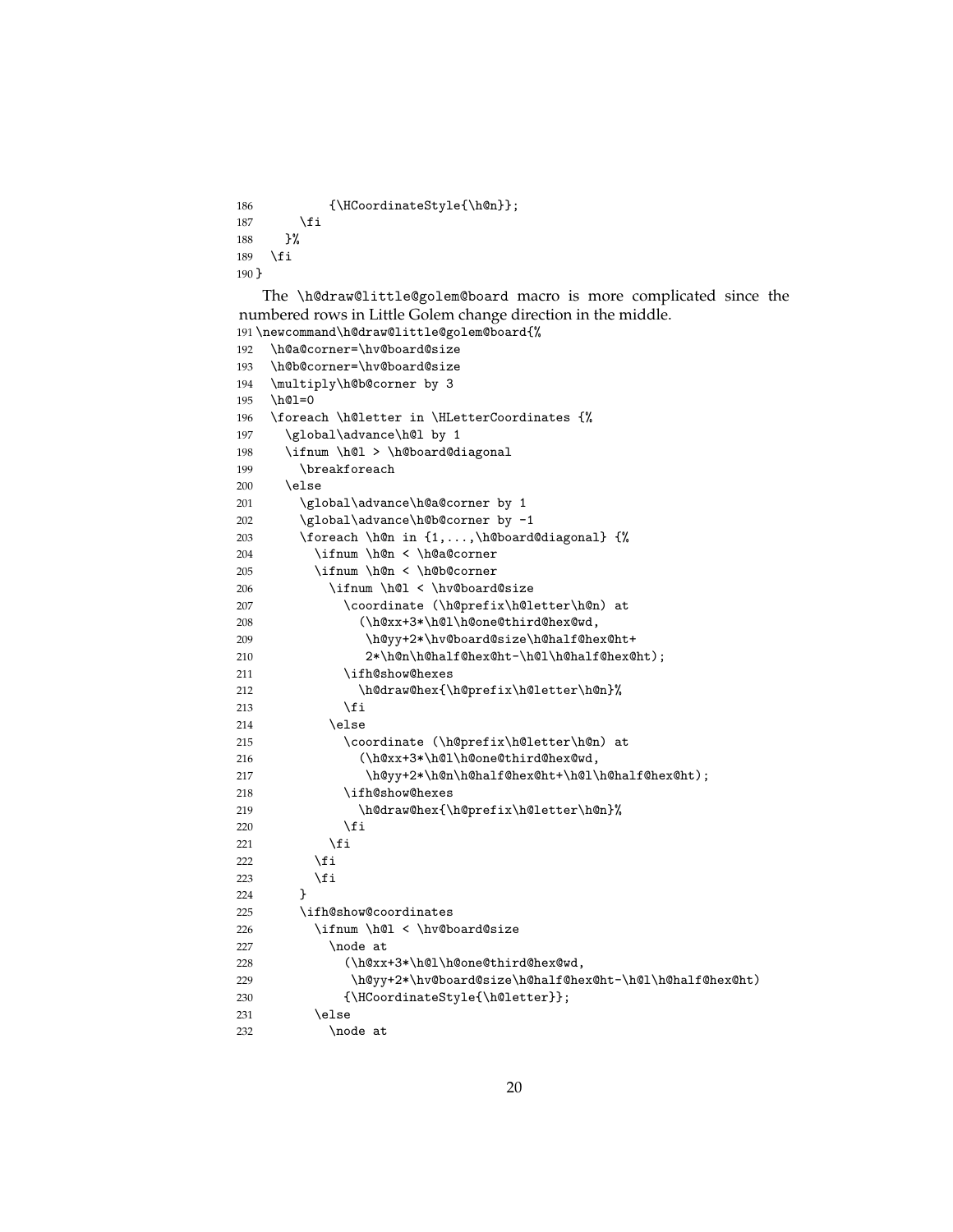```
233 (\h@xx+3*\h@l\h@one@third@hex@wd,\h@yy+\h@l\h@half@hex@ht)
234 {\HCoordinateStyle{\h@letter}};
235 \overline{1}236 \fi
237 \ifmmode{\big\vert} \else{ 137 \fi 1
238 }%
239 \ifh@show@coordinates
240 \foreach \h@n in {1,...,\h@board@diagonal} {%
241 \ifnum \h@n < \hv@board@size
242 \node at
243 (\h@xx,
244 \h@yy+2*\h@n\h@half@hex@ht+
245 \h@board@diagonal\h@half@hex@ht+\h@half@hex@ht)
246 {\HCoordinateStyle{\h@n}};
247 \node at
248 (\h@xx+3*\h@board@diagonal\h@one@third@hex@wd+
249 3*\h@one@third@hex@wd,
250 \h@yy+2*\h@n\h@half@hex@ht+
251 \h@board@diagonal\h@half@hex@ht+\h@half@hex@ht)
252 {\HCoordinateStyle{\h@n}};
253 \else
254 \node at
255 (\h@xx+3*\h@n\h@one@third@hex@wd-
256 3*\hv@board@size\h@one@third@hex@wd,
257 \h@yy+\h@n\h@half@hex@ht+3*\hv@board@size\h@half@hex@ht)
258 {\HCoordinateStyle{\h@n}};
259 \node at
260 (\h@xx-3*\h@n\h@one@third@hex@wd+
261 9*\hv@board@size\h@one@third@hex@wd,
262 \h@yy+\h@n\h@half@hex@ht+3*\hv@board@size\h@half@hex@ht)
263 {\HCoordinateStyle{\h@n}};
264 \overrightarrow{fi}265 }%
266 \fi
267 }
```
The InnerHexBoard environment is similar to InnerHavannahBoard but simpler, as it typesets an entire cross-product of coordinates, without cutting the corners.

\newenvironment{InnerHexBoard}[1][]{%

```
269 \def\h@odd@player{\HBlackStone}%
```

```
270 \def\h@even@player{\HWhiteStone}%
```
\pgfqkeys{/h@hex@board}{#1}%

```
272 \tracingcommands=1
```
273 \setlength\h@half@hex@ht{\h@hex@height}%

```
274 \divide\h@half@hex@ht by 2
```

```
275 \setlength\h@one@third@hex@wd{0.577350269\h@half@hex@ht}%
```

```
276 \HStoneDiameter=\h@relative@stone@size\h@half@hex@ht
```

```
277 \multiply\HStoneDiameter by 2
```

```
278 \h@l=0
```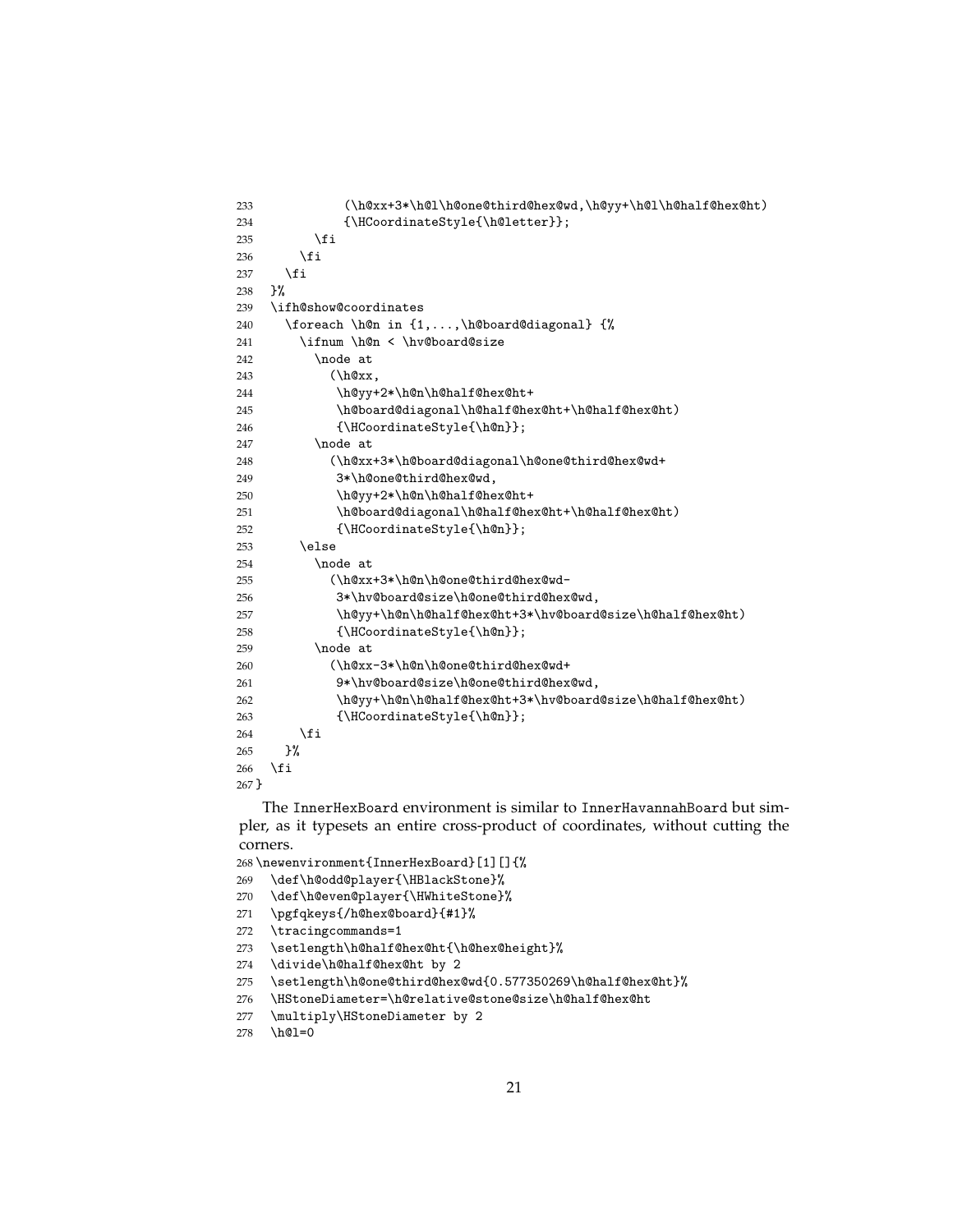```
279 \foreach \h@letter in \HLetterCoordinates {%
280 \global\advance\h@l by 1
281 \ifnum \h@l > \hx@board@size
282 \breakforeach
283 \else
284 \foreach \h@n in {1,...,\hx@board@size} {%
285 \coordinate (\h@letter\h@n) at
286 (3*\h@l\h@one@third@hex@wd+3*\h@n\h@one@third@hex@wd,
287 \h@l\h@half@hex@ht-\h@n\h@half@hex@ht);
288 \ifh@show@hexes
289 \h@draw@hex{\h@letter\h@n}%
290 \setminusfi
291 }%
292 \coordinate (\h@letter) at
293 (3*\h@l\h@one@third@hex@wd,
294 2\h@half@hex@ht-2\h@half@hex@ht+\h@l\h@half@hex@ht);
295 \coordinate (-\h@letter) at
296 (3*\hx@board@size\h@one@third@hex@wd+
297 3\h@one@third@hex@wd+3*\h@l\h@one@third@hex@wd,
298 -\hx@board@size\h@half@hex@ht-
299 \h@half@hex@ht+\h@l\h@half@hex@ht);
300 \ifh@show@coordinates
301 \h@top@left@color at (\h@letter)
302 {\HCoordinateStyle{\h@letter}};
303 \h@top@left@color at (-\h@letter)
304 {\HCoordinateStyle{\h@letter}};
305 \fi
306 \fi
307 }%
308 \ifh@show@coordinates
309 \foreach \h@n in {1,...,\hx@board@size} {%
310 \coordinate (\h@n) at
311 (3*\h@n\h@one@third@hex@wd,-1*\h@n\h@half@hex@ht);
312 \coordinate (-\h@n) at
313 (3*\hx@board@size\h@one@third@hex@wd+3\h@one@third@hex@wd+
314 3*\h@n\h@one@third@hex@wd,
315 \hx@board@size\h@half@hex@ht+\h@half@hex@ht-\h@n\h@half@hex@ht);
316 \h@bottom@left@color at (\h@n)
317 {\HCoordinateStyle{\h@n}};
318 \h@bottom@left@color at (-\h@n)
319 {\HCoordinateStyle{\h@n}};
320 \frac{1}{2}321 \fi
322 }
323 {}
   The HexBoard environment just wraps InnerHexBoard inside a tikzpicture.
324 \newenvironment{HexBoard}[1][]{%
```

```
325 \begin{tikzpicture}
```

```
326 \begin{InnerHexBoard}[#1,prefix=,x=0,y=0]
```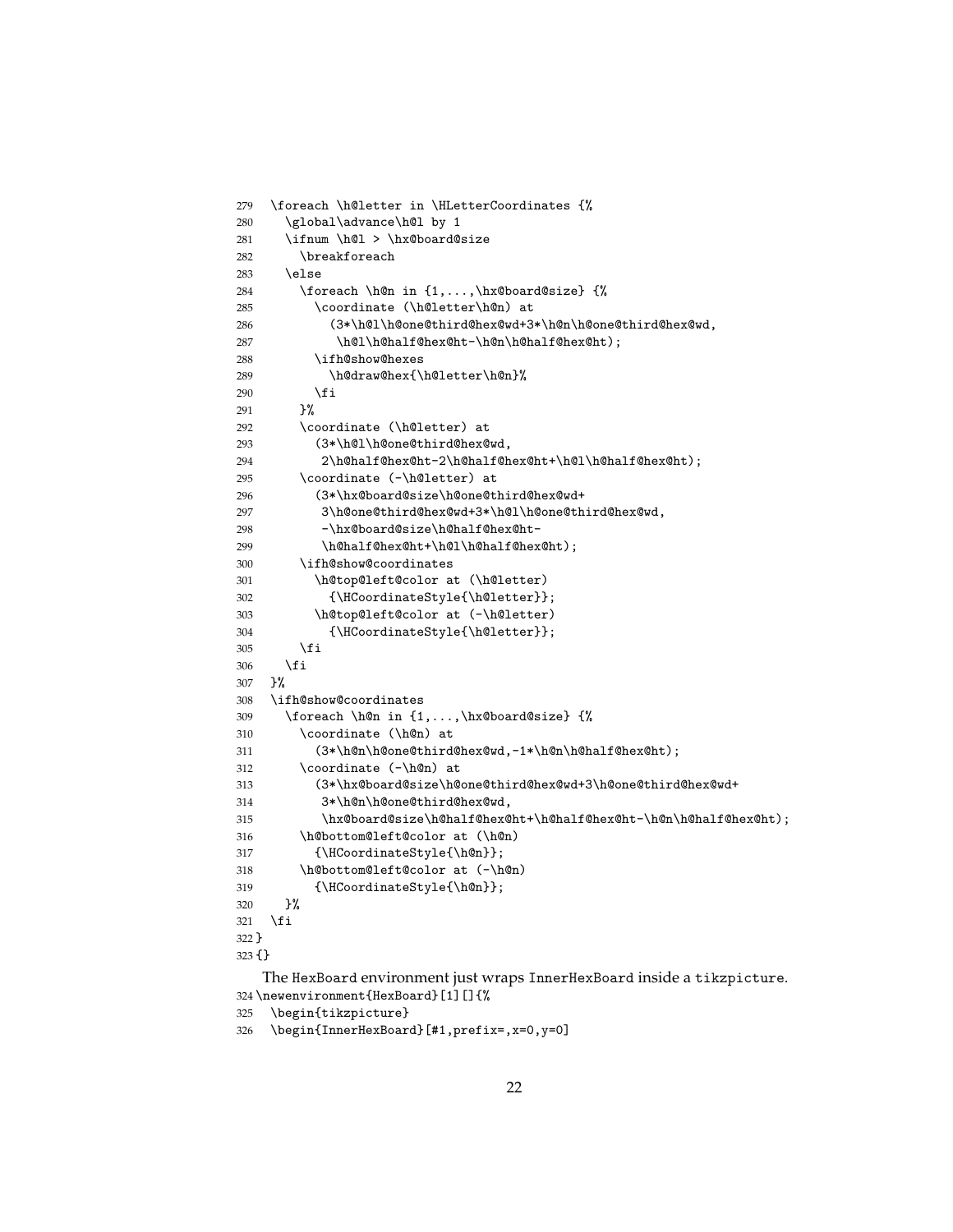}

```
Finally, HexBoard closes the InnerHexBoard and tikzpicture environments.
328 { \end{InnerHexBoard}
329 \end{tikzpicture}
330 }
   The \HGame macro
331 \newcount\h@move@number
332 \newdimen\HStoneDiameter
333 \newcommand\HGame[2][]{%
334 \pgfqkeys{/h@game}{#1}%
335 \HStoneDiameter=\h@relative@stone@size\h@half@hex@ht
336 \multiply\HStoneDiameter by 2
337 \h@move@number=0
338 \ifh@numbered@moves
339 \def\h@label{\HMoveNumberStyle{\h@first@move@label}%
340 \global\def\h@label{\HMoveNumberStyle{\the\h@move@number}}}
341 \else
342 \def\h@label{}
343 \fi
344 \foreach \h@coord in {#2} {%
345 \global\advance\h@move@number by 1
346 \ifodd\h@move@number
347 \HBeforeOddMove
348 \h@odd@player at (\h@coord) {\h@label};
349 \else
350 \HBeforeEvenMove
351 \h@even@player at (\h@coord) {\h@label};
352 \fi<br>353 }
353 }
354 }
   The \HStoneGroup
355 \newcommand\HStoneGroup[2][]{%
356 \let\h@player\empty
357 \let\h@label\empty
358 \pgfqkeys{/h@stone@group}{#1}%
359 \ifx\h@player\empty
360 \errmessage{No color specified for HStoneGroup}
361 \fi
362 \HStoneDiameter=\h@relative@stone@size\h@half@hex@ht
363 \multiply\HStoneDiameter by 2
364 \foreach \h@coord in {#2} {%
365 \HBeforeStone
366 \h@player at (\h@coord) {\h@label};
367 }%
368 }
   The \HHexGroup
369 \newcommand\HHexGroup[2][]{%
370 \let\h@label\empty
```